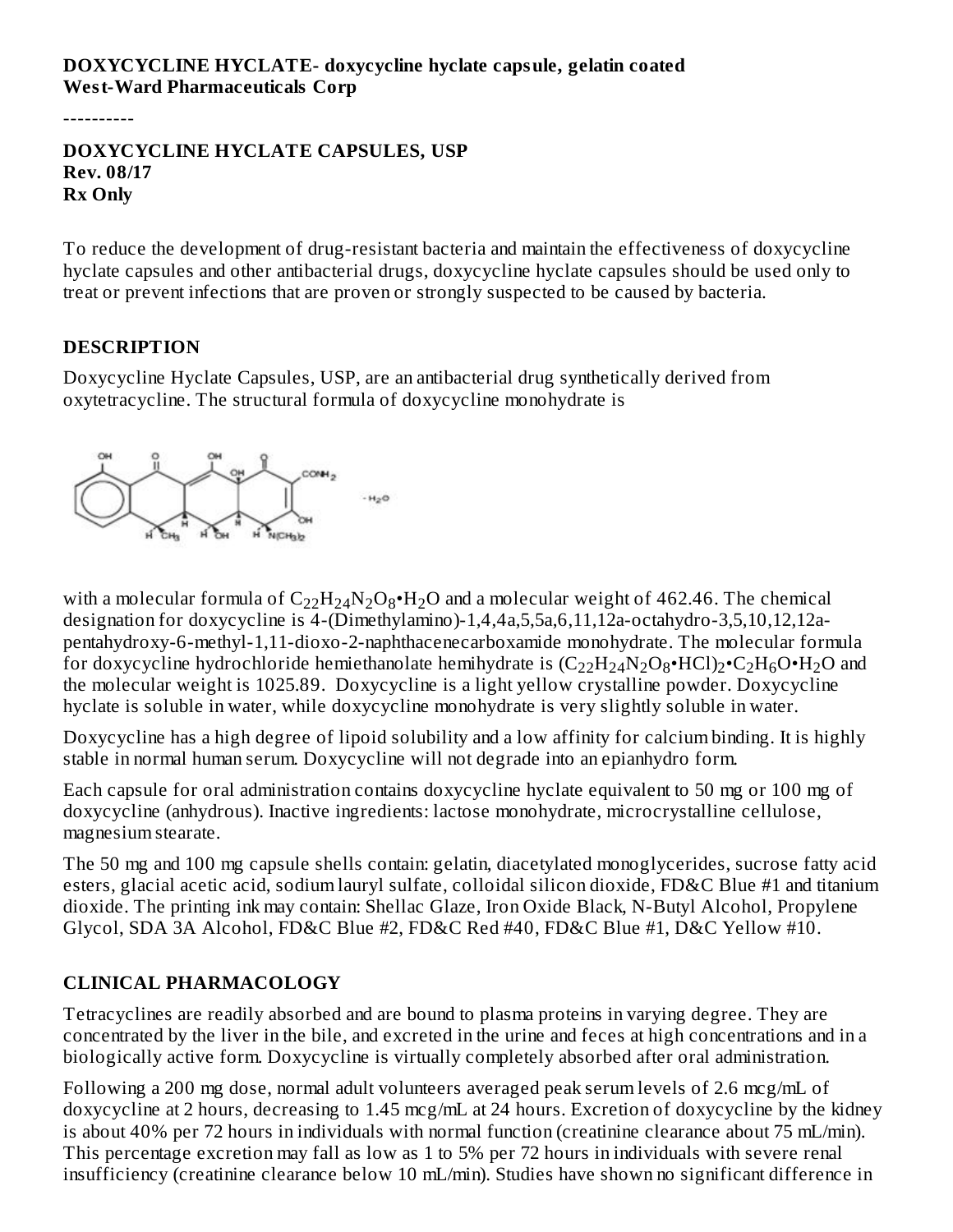serum half-life of doxycycline (range 18 to 22 hours) in individuals with normal and severely impaired renal function.

Hemodialysis does not alter serum half-life.

Results of animal studies indicate that tetracyclines cross the placenta and are found in fetal tissues.

### **Microbiology**

#### Mechanism of Action

Doxycycline inhibits bacterial protein synthesis by binding to the 30S ribosomal subunit. Doxycycline has bacteriostatic activity against a broad range of Gram-positive and Gram-negative bacteria.

#### Resistance

Cross resistance with other tetracyclines is common.

#### Antimicrobial Activity

Doxycycline has been shown to be active against most isolates of the following microorganisms, both *in vitro* and in clinical infections as described in the **INDICATIONS AND USAGE** section of the package insert for doxycycline hyclate capsules.

### **Gram-Negative Bacteria**

*Acinetobacter* species *Bartonella bacilliformis Brucella* species *Klebsiella* species *Klebsiella granulomatis Campylobacter fetus Enterobacter aerogenes Escherichia coli Francisella tularensis Haemophilus ducreyi Haemophilus influenzae Neisseria gonorrhoeae Shigella species Vibrio cholerae Yersinia pestis*

### *Gram-Positive Bacteria*

*Bacillus anthracis Listeria monocytogenes Streptococcus pneumoniae*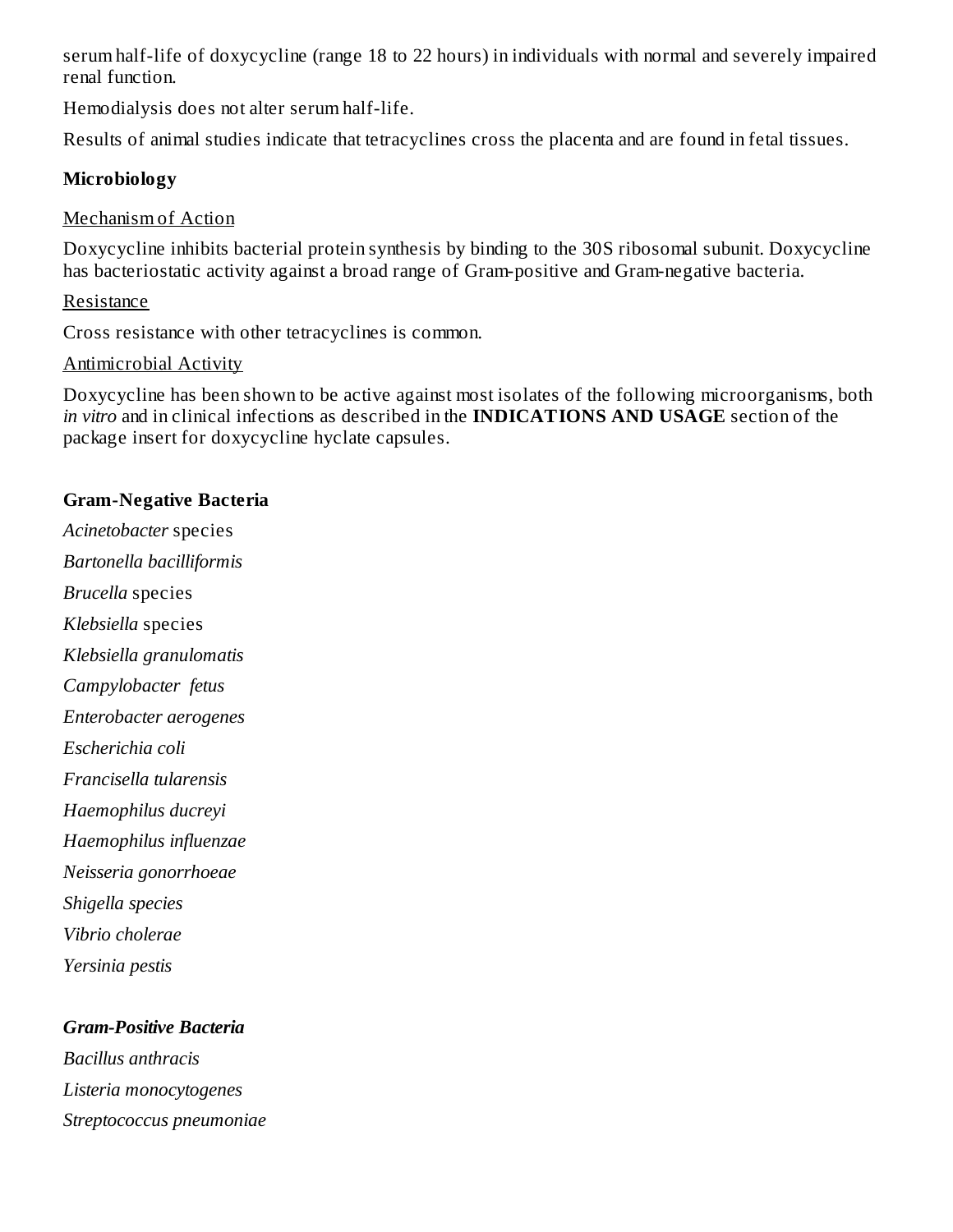### *Anaerobic Bacteria*

*Clostridium* species *Fusobacterium fusiforme Propionibacterium acnes*

### *Other Bacteria*

*Nocardiae* and other aerobic *Actinomyces* species *Borrelia recurrentis Chlamydophila psittaci Chlamydia trachomatis Mycoplasma pneumoniae* **Rickettsiae** *Treponema pallidum Treponema pallidum* subspecies *pertenue Ureaplasma urealyticum*

#### **Parasites**

*Balantidium coli*

*Entamoeba* species

*Plasmodium falciparum\**

\*Doxycycline has been found to be active against the asexual erythrocytic forms of *Plasmodium falciparum*, but not against the gametocytes of *P. falciparum*. The precise mechanism of action of the drug is not known.

#### **Sus ceptibility Testing Methods**

When available, the clinical microbiology laboratory should provide cumulative reports of *in vitro* susceptibility test results for antimicrobial drugs used in local hospitals and practice areas to the physician as periodic reports that describe the susceptibility profile of nosocomial and communityacquired pathogens. These reports should aid the physician in selecting the most effective antimicrobial.

### **Dilution Techniques**

Quantitative methods are used to determine antimicrobial minimum inhibitory concentrations (MICs). These MICs provide estimates of the susceptibility of bacteria to antimicrobial compounds. The MICs should be determined using a standardized test method<sup>1,2,4</sup> (broth or agar). The MIC values should be interpreted according to criteria provided in Table 1.

#### **Diffusion Techniques**

Quantitative methods that require measurement of zone diameters can also provide reproducible estimates of the susceptibility of bacteria to antimicrobial compounds. The zone size should be determined using a standardized test method.<sup>1,3,4</sup> This procedure uses paper disks impregnated with 30 mcg doxycycline to test the susceptibility of microorganisms to doxycycline. The disk diffusion interpretive criteria are provided in Table 1.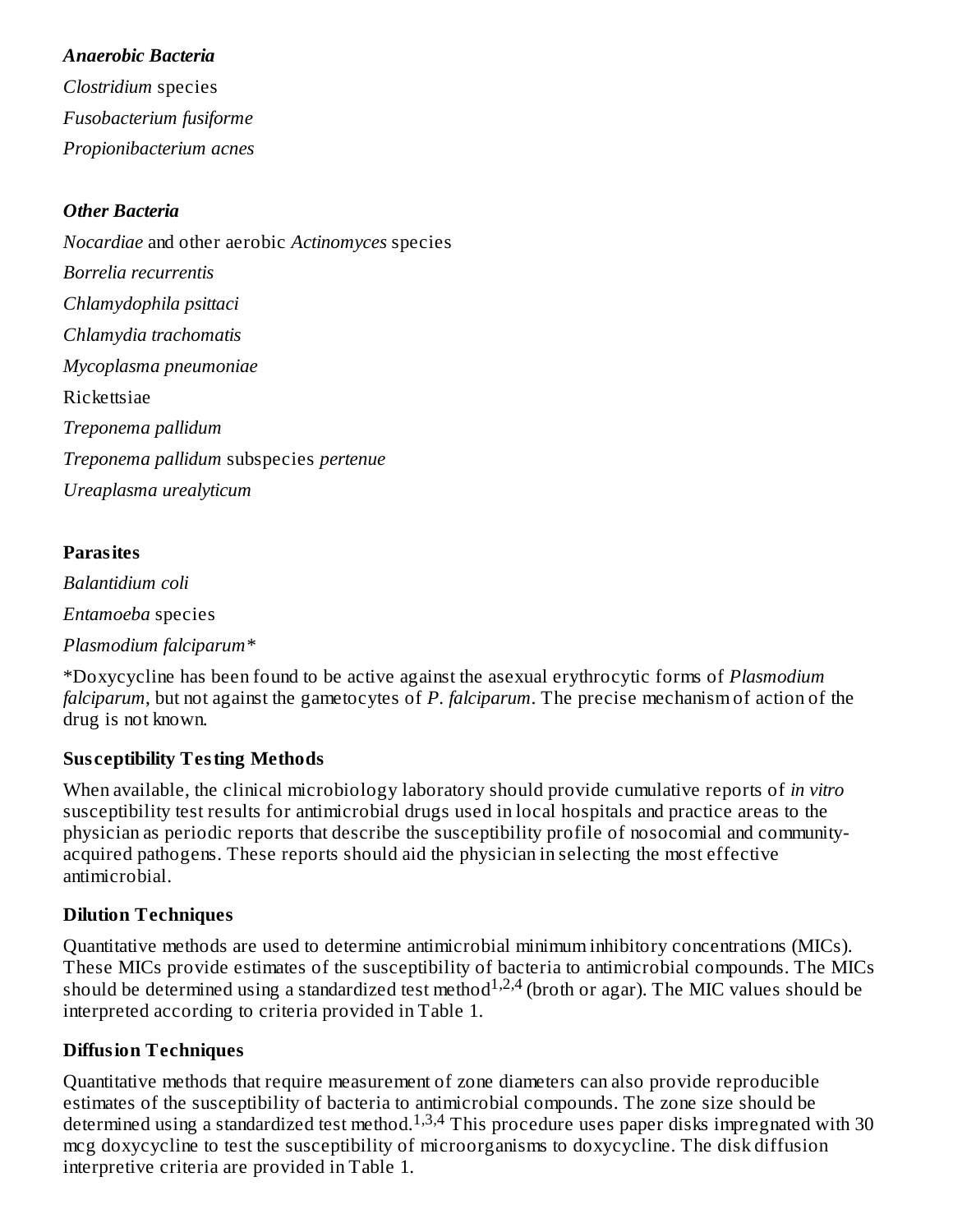#### **Anaerobic Techniques**

For anaerobic bacteria, the susceptibility to doxycycline can be determined by a standardized test method<sup>5</sup>. The MIC values obtained should be interpreted according to the criteria provided in Table 1.

| Table 1: Susceptibility Test Interpretive Criteria for Doxycycline and Tetracycline |                      |                                                      |           |                                 |                                 |                                            |                          |                          |             |
|-------------------------------------------------------------------------------------|----------------------|------------------------------------------------------|-----------|---------------------------------|---------------------------------|--------------------------------------------|--------------------------|--------------------------|-------------|
| <b>Bacteria</b> <sup>a</sup>                                                        |                      | <b>Minimal</b><br><b>Inhibitory</b><br>Concentration |           | Zone<br><b>Diameter</b><br>(mm) |                                 | <b>Agar</b><br><b>Dilution</b><br>(mcg/mL) |                          |                          |             |
|                                                                                     | S                    | (mcg/mL)<br>I                                        | $\bf R$   | S                               | $\mathbf I$                     | $\mathbf R$                                | S                        | I                        | $\mathbf R$ |
|                                                                                     |                      |                                                      |           |                                 |                                 |                                            |                          |                          |             |
| Acinetobacter spp.<br>Doxycycline                                                   | $\leq 4$             | 8                                                    | $\geq 16$ |                                 | $\geq$ 13   10-12               | $\leq$ 9                                   |                          |                          |             |
| Tetracycline                                                                        | $\leq 4$             | 8                                                    | $\geq 16$ |                                 | $\geq$ 15   12-14               | $\leq$ 11                                  |                          |                          |             |
| Anaerobes                                                                           |                      |                                                      |           |                                 |                                 |                                            |                          |                          |             |
| Tetracycline                                                                        |                      |                                                      |           |                                 |                                 |                                            | $\leq 4$                 | 8                        | $\geq 16$   |
| Bacillus anthracis <sup>b</sup>                                                     | ۳                    |                                                      |           |                                 |                                 | $\overline{\phantom{a}}$                   |                          |                          |             |
|                                                                                     |                      |                                                      |           |                                 |                                 |                                            |                          |                          |             |
| Doxycycline                                                                         | $\leq 1$<br>$\leq$ 1 |                                                      |           |                                 |                                 | $\overline{\phantom{0}}$                   |                          |                          |             |
| Tetracycline                                                                        |                      |                                                      |           |                                 |                                 |                                            |                          |                          |             |
| Brucella species <sup>b</sup>                                                       |                      |                                                      |           |                                 |                                 |                                            |                          |                          |             |
| Doxycycline                                                                         | $\leq 1$             |                                                      |           |                                 |                                 |                                            |                          |                          |             |
| Tetracycline                                                                        | $\leq$ 1             |                                                      |           |                                 |                                 |                                            |                          |                          |             |
| Enterobacteriaceae                                                                  |                      |                                                      |           |                                 |                                 |                                            |                          |                          |             |
| Doxycycline                                                                         | $\leq 4$             | 8                                                    | $\geq 16$ |                                 | $\geq$ 14   11-13 $\leq$ 10     |                                            |                          |                          |             |
| Tetracycline                                                                        | $\leq 4$             | 8                                                    | $\geq 16$ |                                 | $\geq$ 15 $ 12 - 14  \leq 11$   |                                            |                          |                          |             |
| Franciscella tularensis <sup>b</sup>                                                |                      |                                                      |           |                                 |                                 |                                            |                          |                          |             |
| Doxycycline                                                                         | $\leq 4$             |                                                      |           |                                 |                                 | -                                          |                          |                          |             |
| Tetracycline                                                                        | $\leq 4$             |                                                      |           |                                 |                                 |                                            |                          |                          |             |
| Haemophilus influenzae                                                              |                      |                                                      |           |                                 |                                 |                                            |                          |                          |             |
| Tetracycline                                                                        | $\leq$ 2             | $\overline{4}$                                       | $\geq 8$  |                                 | $\geq$ 29 26-28 ≤25             |                                            | $\overline{\phantom{0}}$ | $\overline{\phantom{0}}$ |             |
| Mycoplasma pneumoniae <sup>b</sup>                                                  |                      |                                                      |           |                                 |                                 |                                            |                          |                          |             |
| Tetracycline                                                                        | ۳                    |                                                      |           |                                 |                                 | $\overline{\phantom{a}}$                   | $\leq$ 2                 |                          |             |
| <i>Nocardiae</i> and other aerobic <i>Actinomyces</i> species <sup>b</sup>          |                      |                                                      |           |                                 |                                 |                                            |                          |                          |             |
| Doxycycline                                                                         | ${\leq}1$            | $2 - 4$                                              | $\geq 8$  |                                 |                                 | $\overline{a}$                             |                          |                          |             |
| Neisseria gonorrhoeae <sup>c</sup>                                                  |                      |                                                      |           |                                 |                                 |                                            |                          |                          |             |
| Tetracycline                                                                        |                      |                                                      |           |                                 | $\geq$ 38 31-37 ≤30 ≤0.25 0.5-1 |                                            |                          |                          | $\geq$ 2    |
| Streptococcus pneumoniae                                                            |                      |                                                      |           |                                 |                                 |                                            |                          |                          |             |
| Doxycycline                                                                         | $\leq 0.25$          | 0.5                                                  | $\geq$ 1  |                                 | $\geq$ 28 25-27 $\leq$ 24       |                                            |                          |                          |             |
| Tetracycline                                                                        | $\leq 1$             | 2                                                    | $\geq 4$  |                                 | $\geq$ 28 25-27 $\leq$ 24       |                                            |                          |                          |             |
| Vibrio cholerae                                                                     |                      |                                                      |           |                                 |                                 |                                            |                          |                          |             |
| Doxycycline                                                                         | $\leq 4$             | 8                                                    | $\geq 16$ |                                 |                                 |                                            |                          |                          |             |
| Tetracycline                                                                        | $\leq 4$             | 8                                                    | $\geq 16$ |                                 |                                 | $\overline{\phantom{a}}$                   |                          |                          |             |
| Yersinia pestis                                                                     |                      |                                                      |           |                                 |                                 |                                            |                          |                          |             |
| Doxycycline                                                                         | $\leq 4$             | 8                                                    | $\geq 16$ |                                 |                                 | $\overline{\phantom{a}}$                   |                          |                          |             |
| Tetracycline                                                                        | $\leq\!\!4$          | 8                                                    | $\geq 16$ | $\overline{\phantom{0}}$        | -                               | $\overline{\phantom{a}}$                   | $\blacksquare$           |                          |             |
| Ureaplasma urealyticum                                                              |                      |                                                      |           |                                 |                                 |                                            |                          |                          |             |
| Tetracycline                                                                        |                      |                                                      |           |                                 |                                 |                                            | ${\leq}1$                |                          | $\geq$ 2    |

<sup>a</sup> Organisms susceptible to tetracycline are also considered susceptible to doxycycline. However, some organisms that are intermediate or resistant to tetracycline may be susceptible to doxycycline. <sup>b</sup> The current absence of resistance isolates precludes defining any results other than "Susceptible". If isolates yielding MIC results other than susceptible, they should be submitted to a reference laboratory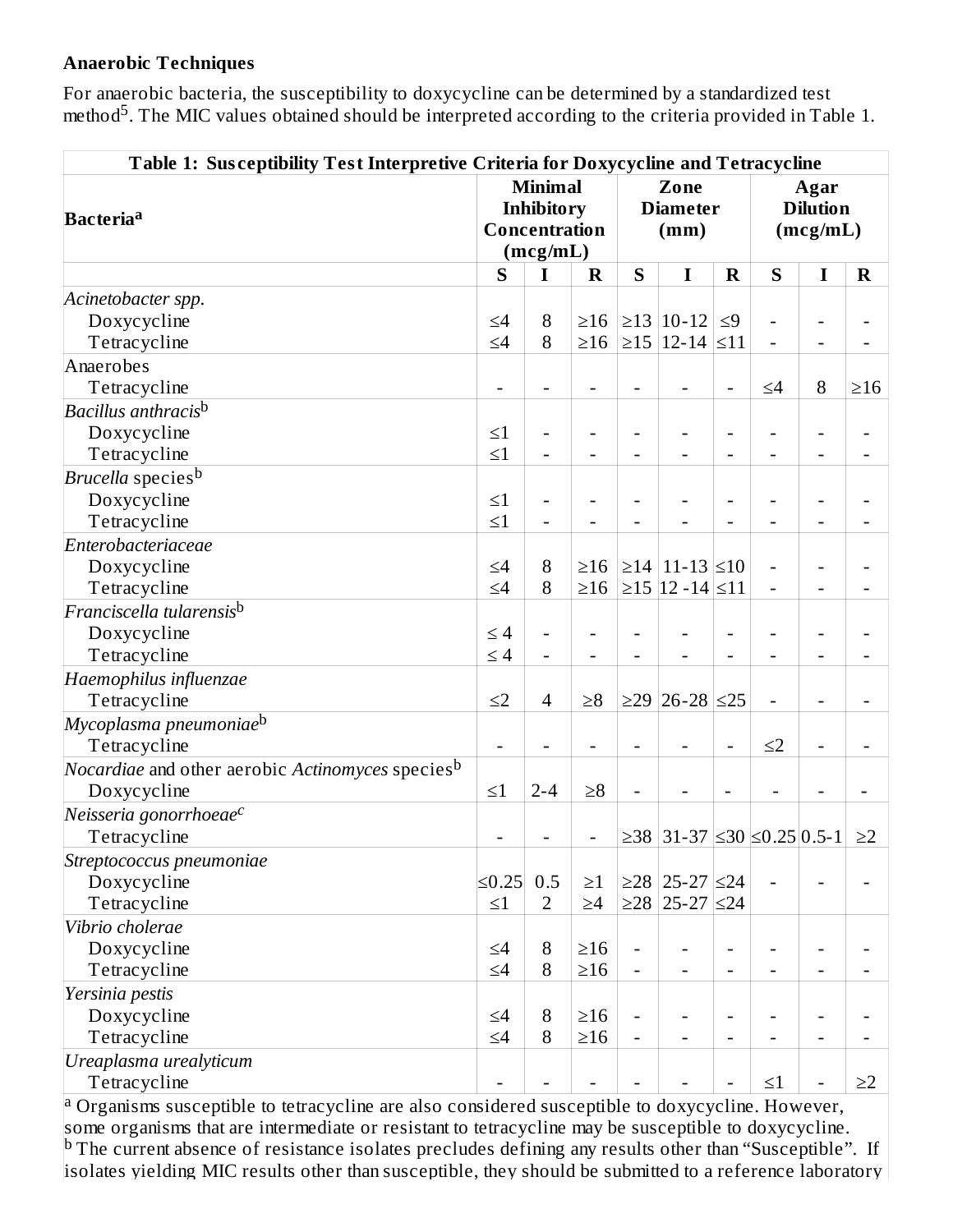for further testing.  $\rm ^c$  Gonococci with 30 mcg tetracycline disk zone diameters of <19 mm usually indicate a plasmidmediated tetracycline resistant *Neisseria gonorrhoeae* isolate. Resistance in these strains should be confirmed by a dilution test (MIC  $\geq$  16 mcg/mL).

A report of Susceptible (S) indicates that the antimicrobial drug is likely to inhibit growth of the microorganism if the antimicrobial drug reaches the concentration usually achievable at the site of infection. A report of *Intermediate* (I) indicates that the result should be considered equivocal, and, if the microorganism is not fully susceptible to alternative, clinically feasible drugs, the test should be repeated. This category implies possible clinical applicability in body sites where the drug product is physiologically concentrated or in situations where high dosage of drug can be used. This category also provides a buffer zone that prevents small uncontrolled technical factors from causing major discrepancies in interpretation. A report of *Resistant* (R) indicates that the antimicrobial drug is not likely to inhibit growth of the microorganism if the antimicrobial drug reaches the concentrations usually achievable at the infection site; other therapy should be selected.

# **Quality Control**

Standardized susceptibility test procedures require the use of laboratory controls to monitor and ensure the accuracy and precision of the supplies and reagents used in the assay, and the techniques of the individuals performing the test<sup>1,2,3,4,5,6,7</sup>. Standard doxycycline and tetracycline powders should provide the following range of MIC values noted in Table 2. For the diffusion technique using the 30 mcg doxycycline disk the criteria noted in Table 2 should be achieved.

| <b>Table 2: Acceptable Quality Control Ranges for Susceptibility</b><br><b>Testing for Doxycycline and</b><br><b>Tetracycline</b> |                                                                  |                                 |                                                              |  |  |  |  |
|-----------------------------------------------------------------------------------------------------------------------------------|------------------------------------------------------------------|---------------------------------|--------------------------------------------------------------|--|--|--|--|
| <b>QC Strain</b>                                                                                                                  | <b>Minimal</b><br><b>Inhibitory</b><br>Concentration<br>(mcg/mL) | Zone<br><b>Diameter</b><br>(mm) | Agar<br><b>Dilution</b><br>$\left(\frac{m\gamma}{mL}\right)$ |  |  |  |  |
| Enterococcus faecalis ATCC<br>29212                                                                                               |                                                                  |                                 |                                                              |  |  |  |  |
| Doxycycline<br>Tetracycline                                                                                                       | $2 - 8$<br>$8 - 32$                                              |                                 |                                                              |  |  |  |  |
| Escherichia coli ATCC 25922<br>Doxycycline<br>Tetracycline                                                                        | $0.5 - 2$<br>$0.5 - 2$                                           | $18 - 24$<br>$18 - 25$          |                                                              |  |  |  |  |
| Eggerthella lenta ATCC 43055<br>Doxycycline                                                                                       | $2 - 16$                                                         |                                 |                                                              |  |  |  |  |
| Haemophilus influenzae ATCC<br>49247                                                                                              |                                                                  |                                 |                                                              |  |  |  |  |
| Tetracycline<br>Neisseria gonorrhoeae ATCC<br>49226                                                                               | 4 - 32                                                           | $14 - 22$                       |                                                              |  |  |  |  |
| Tetracycline<br>Staphylococcus aureus ATCC<br>25923                                                                               |                                                                  | $30 - 42$                       | $0.25 - 1$                                                   |  |  |  |  |
| Doxycycline<br>Tetracycline                                                                                                       |                                                                  | $23 - 29$<br>$24 - 30$          |                                                              |  |  |  |  |
| Staphylococcus aureus ATCC<br>29213                                                                                               |                                                                  |                                 |                                                              |  |  |  |  |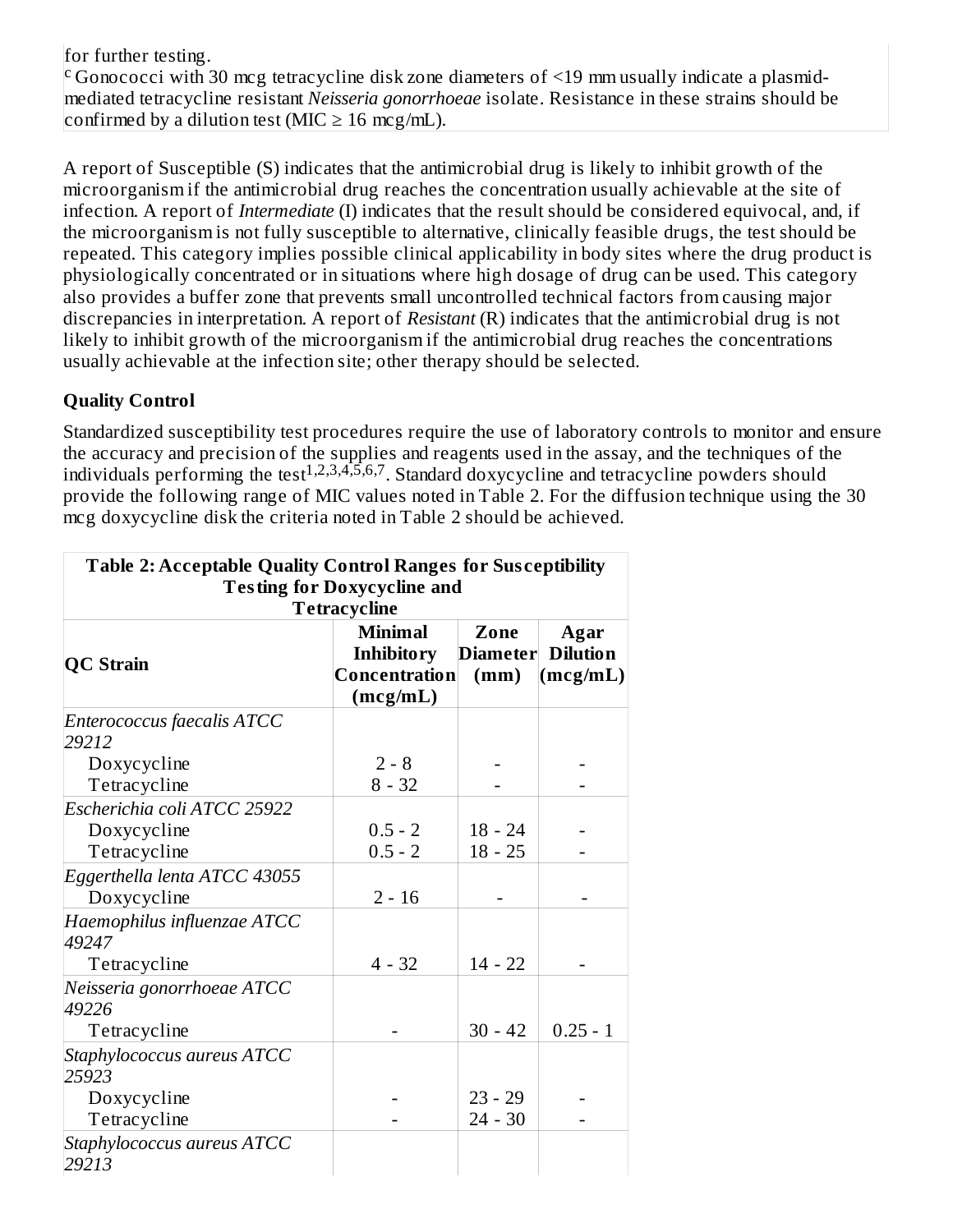| Doxycycline                            | $0.12 - 0.5$   |           |              |
|----------------------------------------|----------------|-----------|--------------|
| Tetracycline                           | $0.12 - 1$     |           |              |
| Streptococcus pneumoniae ATCC<br>49619 |                |           |              |
| Doxycycline                            | $0.015 - 0.12$ | $25 - 34$ |              |
| Tetracycline                           | $0.06 - 0.5$   | $27 - 31$ |              |
| Bacteroides fragilis ATCC 25285        |                |           |              |
| Tetracycline                           |                |           | $0.12 - 0.5$ |
| Bacteroides thetaiotaomicron           |                |           |              |
| ATCC 29741                             |                |           |              |
| Doxycycline                            | $2 - 8$        |           |              |
| Tetracycline                           |                |           | $8 - 32$     |
| Mycoplasma pneumoniae ATCC<br>29342    |                |           |              |
| Tetracycline                           | $0.06 - 0.5$   |           | $0.06 - 0.5$ |
| Ureaplasma urealyticum ATCC<br>33175   |                |           |              |
| Tetracycline                           |                |           | >8           |

### **INDICATIONS AND USAGE**

To reduce the development of drug-resistant bacteria and maintain effectiveness of Doxycycline Hyclate Capsules, USP and other antibacterial drugs, Doxycycline Hyclate Capsules, USP should be used only to treat or prevent infections that are proven or strongly suspected to be caused by susceptible bacteria. When culture and susceptibility information are available, they should be considered in selecting or modifying antibacterial therapy. In the absence of such data, local epidemiology and susceptibility patterns may contribute to the empiric selection of therapy.

### **Treatment**

Doxycycline is indicated for the treatment of the following infections:

- Rocky Mountain spotted fever, typhus fever and the typhus group, Q fever, rickettsialpox, and tick fevers caused by *Rickettsiae*.
- Respiratory tract infections caused by *Mycoplasma pneumoniae*.
- Lymphogranuloma venereum caused by *Chlamydia trachomatis*.
- Psittacosis (ornithosis) caused by *Chlamydophila psittaci*.
- Trachoma caused by *Chlamydia trachomatis*, although the infectious agent is not always eliminated, as judged by immunofluorescence.
- Inclusion conjunctivitis caused by *Chlamydia trachomatis*.
- Uncomplicated urethral, endocervical, or rectal infections in adults caused by *Chlamydia trachomatis.*
- Nongonococcal urethritis caused by *Ureaplasma urealyticum*.
- Relapsing fever due to *Borrelia recurrentis*.

Doxycycline is also indicated for the treatment of infections caused by the following gram-negative microorganisms:

- Chancroid caused by *Haemophilus ducreyi*.
- Plague due to *Yersinia pestis*.
- Tularemia due to *Francisella tularensis*.
- Cholera caused by *Vibrio cholerae.*
- Campylobacter fetus infections caused by *Campylobacter fetus*.
- Brucellosis due to *Brucella species* (in conjunction with streptomycin).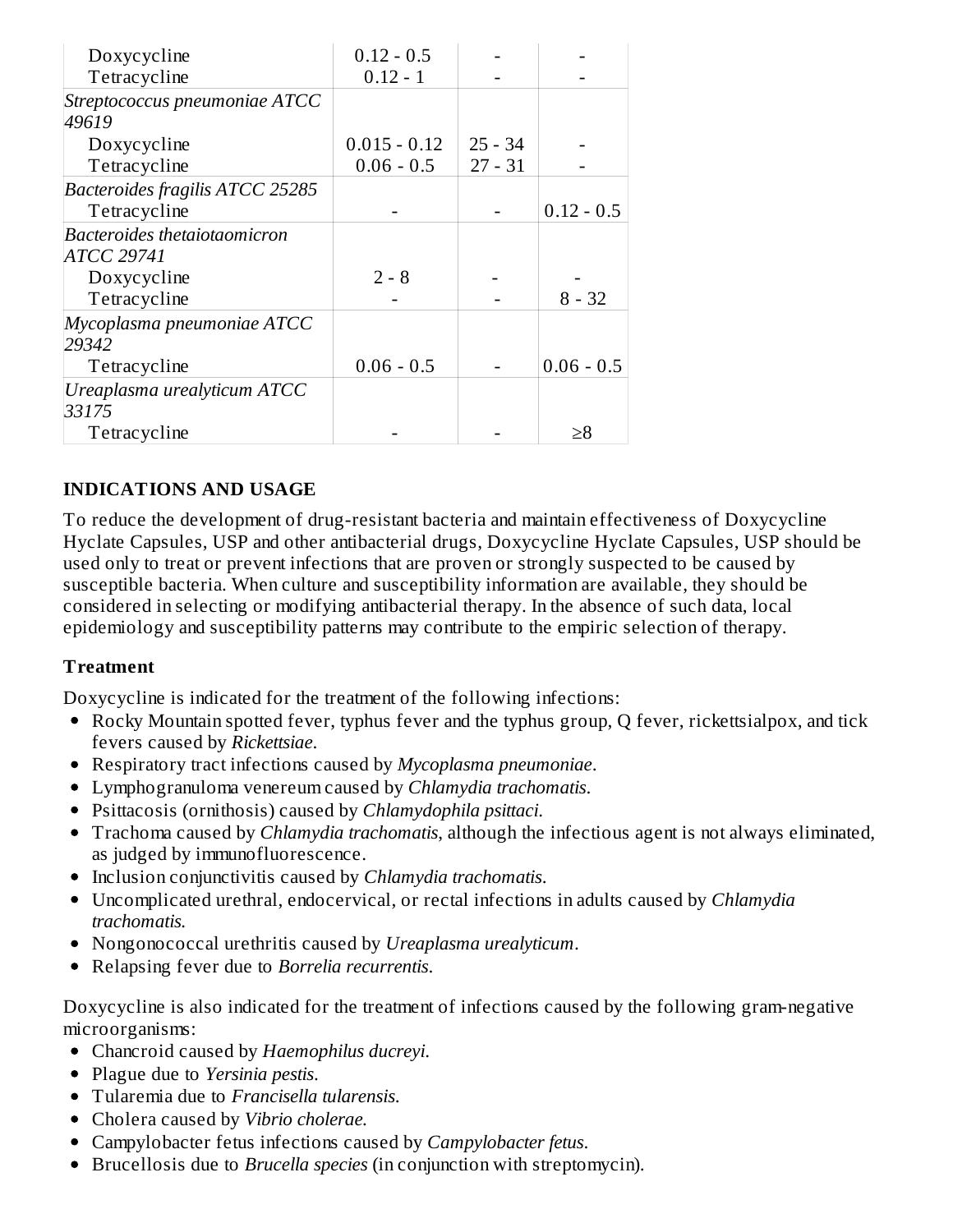- Bartonellosis due to *Bartonella bacilliformis*.
- Granuloma inguinale caused by *Klebsiella granulomatis*.

Because many strains of the following groups of microorganisms have been shown to be resistant to doxycycline, culture and susceptibility testing are recommended.

Doxycycline is indicated for treatment of infections caused by the following gram-negative bacteria, when bacteriologic testing indicates appropriate susceptibility to the drug:

- *Escherichia coli.*
- *Enterobacter aerogenes*.
- *Shigella* species.
- *Acinetobacter* species.
- Respiratory tract infections caused by *Haemophilus influenzae*.
- Respiratory tract and urinary tract infections caused by *Klebsiella* species.

Doxycycline is indicated for treatment of infections caused by the following gram-positive microorganisms when bacteriologic testing indicates appropriate susceptibility to the drug:

- Upper respiratory infections caused by *Streptococcus pneumoniae*.
- Anthrax due to *Bacillus anthracis*, including inhalational anthrax (post-exposure): to reduce the incidence or progression of disease following exposure to aerosolized *Bacillus anthracis*.

When penicillin is contraindicated, doxycycline is an alternative drug in the treatment of the following infections:

- Uncomplicated gonorrhea caused by *Neisseria gonorrhoeae*.
- Syphilis caused by *Treponema pallidum*.
- Yaws caused by *Treponema pallidum* subspecies *pertenue*.
- Listeriosis due to *Listeria monocytogenes*.
- Vincent's infection caused by *Fusobacterium fusiforme*.
- Actinomycosis caused by *Actinomyces israelii*.
- Infections caused by *Clostridium* species.

In acute intestinal amebiasis, doxycycline may be a useful adjunct to amebicides.

In severe acne, doxycycline may be useful adjunctive therapy.

# **Prophylaxis**

Doxycycline is indicated for the prophylaxis of malaria due to *Plasmodium falciparum* in short-term travelers (<4 months) to areas with chloroquine and/or pyrimethamine-sulfadoxine resistant strains (See **DOSAGE AND ADMINISTRATION** section and **Information for Patients** subsection of the **PRECAUTIONS** section).

# **CONTRAINDICATIONS**

This drug is contraindicated in persons who have shown hypersensitivity to any of the tetracyclines.

# **WARNINGS**

The use of drugs of the tetracycline class during tooth development (last half of pregnancy, infancy and childhood to the age of 8 years) may cause permanent discoloration of the teeth (yellow-gray-brown). This adverse reaction is more common during long-term use of the drugs, but it has been observed following repeated short-term courses. Enamel hypoplasia has also been reported. Use doxycycline in pediatric patients 8 years of age or less only when the potential benefits are expected to outweigh the risks in severe or life-threatening conditions (e.g., anthrax, Rocky Mountain spotted fever), particularly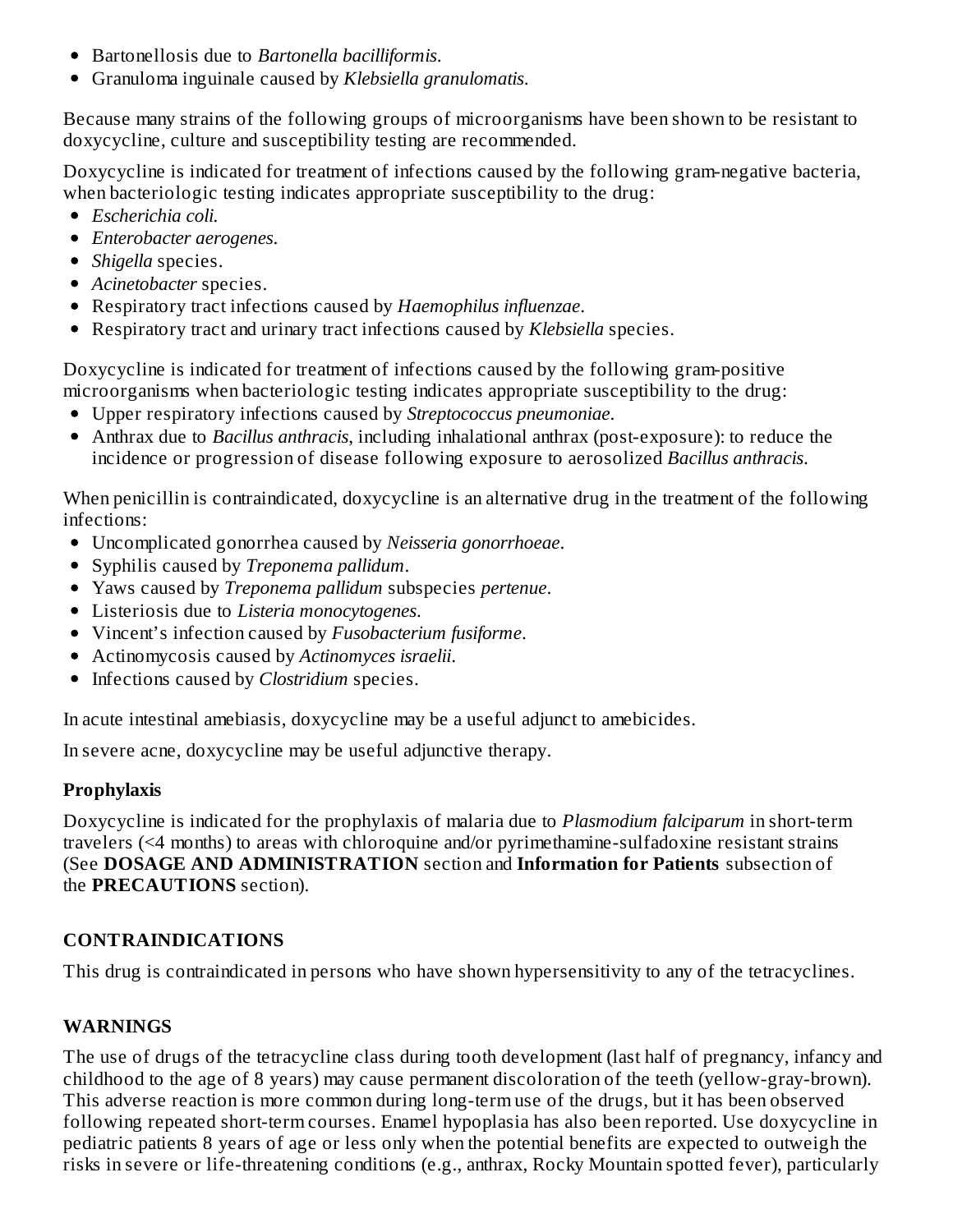when there are no alternative therapies.

*Clostridium difficile* associated diarrhea (CDAD) has been reported with use of nearly all antibacterial agents, including doxycycline hyclate capsules, and may range in severity from mild diarrhea to fatal colitis. Treatment with antibacterial agents alters the normal flora of the colon leading to overgrowth of *C. difficile*.

*C. difficile* produces toxins A and B which contribute to the development of CDAD. Hypertoxin producing strains of *C. difficile* cause increased morbidity and mortality, as these infections can be refractory to antimicrobial therapy and may require colectomy. CDAD must be considered in all patients who present with diarrhea following the use of antibacterial drugs. Careful medical history is necessary since CDAD has been reported to occur over two months after the administration of antibacterial agents.

If CDAD is suspected or confirmed, ongoing use of antibacterial drugs not directed against *C. difficile* may need to be discontinued. Appropriate fluid and electrolyte management, protein supplementation, antibacterial treatment of *C. difficile*, and surgical evaluation should be instituted as clinically indicated.

Severe skin reactions such as exfoliative dermatitis, erythema multiforme, Stevens-Johnson syndrome, toxic epidermal necrolysis, and drug reaction with eosinophilia and systematic symptoms (DRESS) have been reported in patients receiving doxycycline (see **ADVERSE REACTIONS**). If severe skin reactions occur, doxycycline should should be discontinued immediately and appropriate therapy should be instituted.

Intracranial hypertension (IH, pseudotumor cerebri) has been associated with the use of tetracyclines including doxycycline hyclate capsules. Clinical manifestations of IH include headache, blurred vision, diplopia, and vision loss; papilledema can be found on fundoscopy. Women of childbearing age who are overweight or have a history of IH are at greater risk for developing tetracycline associated IH. Concomitant use of isotretinoin and doxycycline hyclate capsules should be avoided because isotretinoin is also known to cause pseudotumor cerebri.

Although IH typically resolves after discontinuation of treatment, the possibility for permanent visual loss exists. If visual disturbance occurs during treatment, prompt ophthalmologic evaluation is warranted. Since intracranial pressure can remain elevated for weeks after drug cessation patients should be monitored until they stabilize.

All tetracyclines form a stable calcium complex in any bone-forming tissue. A decrease in fibula growth rate has been observed in prematures given oral tetracycline in doses of 25 mg/kg every 6 hours. This reaction was shown to be reversible when the drug was discontinued.

Results of animal studies indicate that tetracyclines cross the placenta, are found in fetal tissues, and can have toxic effects on the developing fetus (often related to retardation of skeletal development). Evidence of embryotoxicity has also been noted in animals treated early in pregnancy. If any tetracycline is used during pregnancy or if the patient becomes pregnant while taking this drug, the patient should be apprised of the potential hazard to the fetus.

The antianabolic action of the tetracyclines may cause an increase in BUN. Studies to date indicate that this does not occur with the use of doxycycline in patients with impaired renal function.

Photosensitivity manifested by an exaggerated sunburn reaction has been observed in some individuals taking tetracyclines. Patients apt to be exposed to direct sunlight or ultraviolet light should be advised that this reaction can occur with tetracycline drugs, and treatment should be discontinued at the first evidence of skin erythema.

# **PRECAUTIONS**

### **General**

As with other antibacterial drugs, use of doxycycline hyclate capsules may result in overgrowth of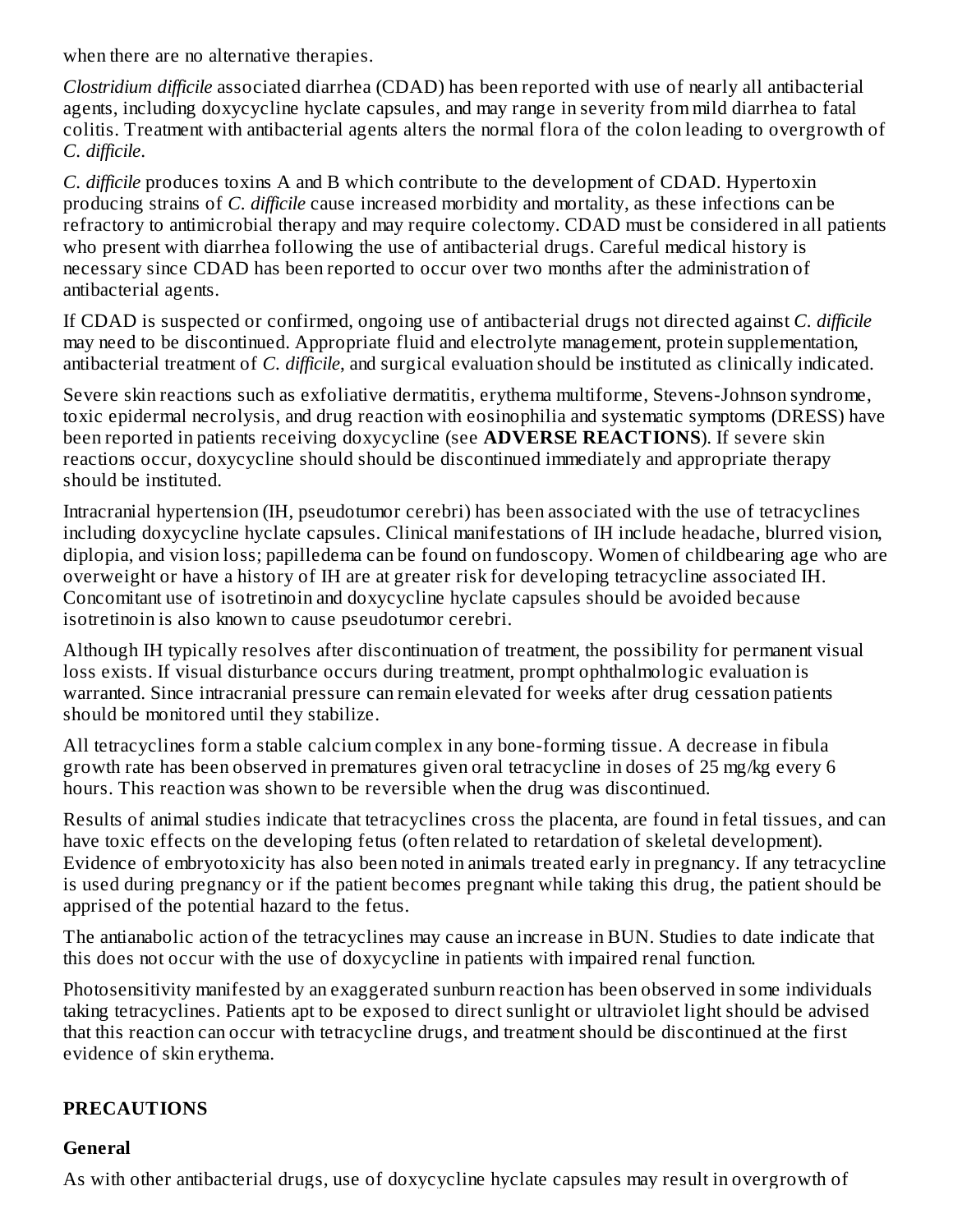$\mathcal{A}$ s with other antibacterial drugs, use of doxycycline hypersult in overgrowth of doxycycline hypersult in overgrowth of doxycycline hypersult in overgrowth of doxycycline hypersult in overgrowth of doxycycline hype nonsusceptible organisms, including fungi. If superinfection occurs, doxycycline hyclate capsules should be discontinued and appropriate therapy instituted.

Incision and drainage or other surgical procedures should be performed in conjunction with antibacterial therapy, when indicated.

Doxycycline offers substantial but not complete suppression of the asexual blood stages of *Plasmodium* strains.

Doxycycline does not suppress *P. falciparum's* sexual blood stage gametocytes. Subjects completing this prophylactic regimen may still transmit the infection to mosquitoes outside endemic areas.

Prescribing doxycycline hyclate capsules in the absence of proven or strongly suspected bacterial infection or a prophylactic indication is unlikely to provide benefit to the patient and increases the risk of the development of drug-resistant bacteria.

# **Information for Patients**

Patients taking doxycycline for malaria prophylaxis should be advised:

- that no present-day antimalarial agent, including doxycycline, guarantees protection against malaria. - to avoid being bitten by mosquitoes by using personal protective measures that help avoid contact with mosquitoes, especially from dusk to dawn (e.g., staying in well-screened areas, using mosquito nets, covering the body with clothing, and using an effective insect repellent).

- that doxycycline prophylaxis:

- should begin 1 to 2 days before travel to the malarious area,

- should be continued daily while in the malarious area and after leaving the malarious area,

- should be continued for 4 further weeks to avoid development of malaria after returning from an endemic area,

- should not exceed 4 months.

All patients taking doxycycline should be advised:

- to avoid excessive sunlight or artificial ultraviolet light while receiving doxycycline and to discontinue therapy if phototoxicity (e.g., skin eruption, etc.) occurs. Sunscreen or sunblock should be considered (See **WARNINGS**).

- to drink fluids liberally along with doxycycline to reduce the risk of esophageal irritation and ulceration (See **ADVERSE REACTIONS**).

- that the absorption of tetracyclines is reduced when taken with foods, especially those which contain calcium. However, the absorption of doxycycline is not markedly influenced by simultaneous ingestion of food or milk (See **Drug Interactions**).

- that the absorption of tetracyclines is reduced when taking bismuth subsalicylate (See **Drug Interactions**).

- that the use of doxycycline might increase the incidence of vaginal candidiasis.

Patients should be counseled that antibacterial drugs, including doxycycline hyclate capsules should only be used to treat bacterial infections. They do not treat viral infections (e.g., the common cold). When doxycycline hyclate capsules are prescribed to treat a bacterial infection, patients should be told that although it is common to feel better early in the course of therapy, the medication should be taken exactly as directed. Skipping doses or not completing the full course of therapy may (1) decrease the effectiveness of the immediate treatment and (2) increase the likelihood that bacteria will develop resistance and will not be treatable by doxycycline hyclate capsules or other antibacterial drugs in the future.

Diarrhea is a common problem caused by antibacterial drugs, which usually ends when the antibacterials are discontinued. Sometimes after starting treatment with antibacterial drugs, patients can develop watery and bloody stools (with or without stomach cramps and fever) even as late as two or more months after having taken the last dose of the antibacterial drug. If this occurs, patients should contact their physician as soon as possible.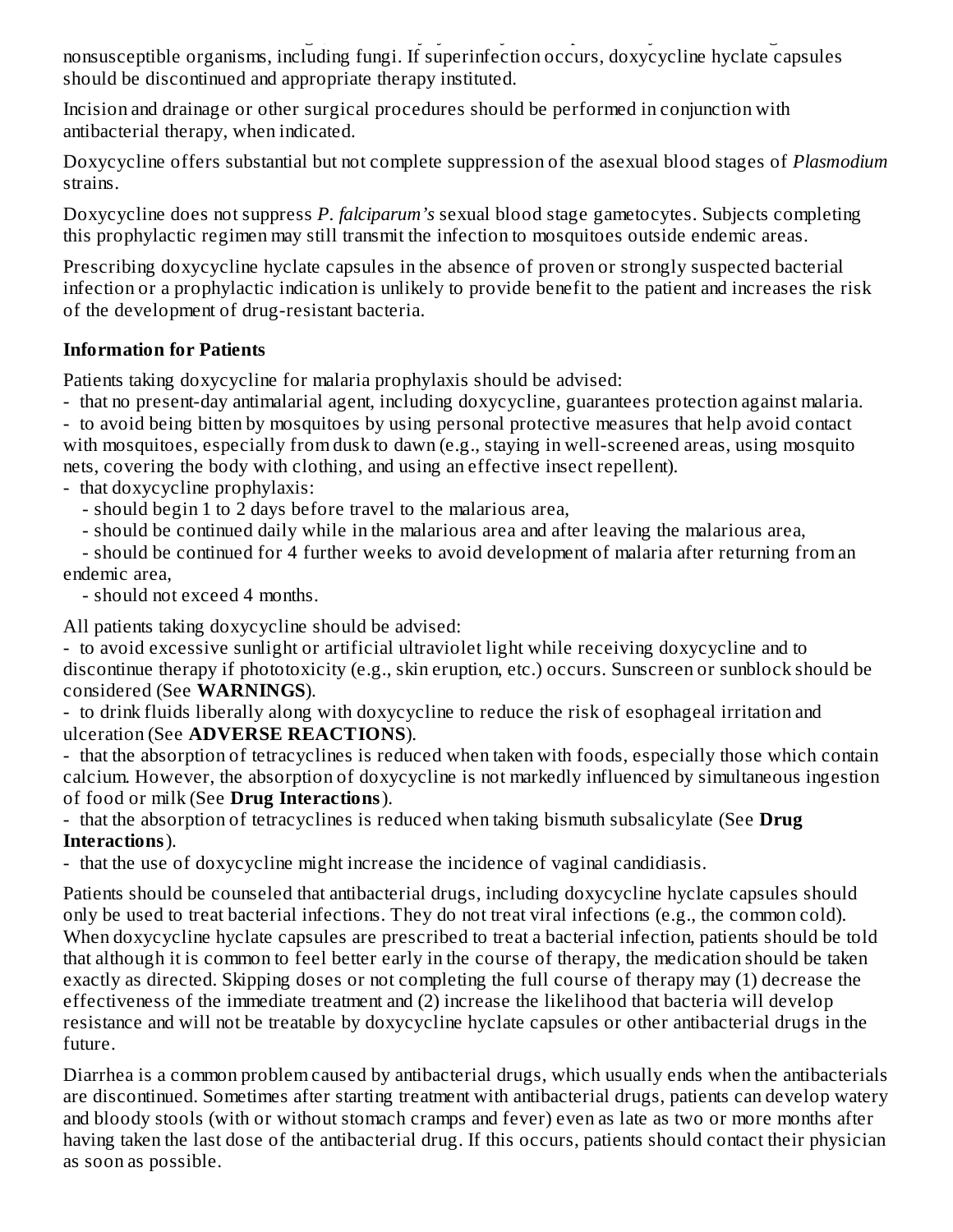### **Laboratory Tests**

In venereal disease, when co-existent syphilis is suspected, dark field examinations should be done before treatment is started and the blood serology repeated monthly for at least 4 months.

In long-term therapy, periodic laboratory evaluation of organ systems, including hematopoietic, renal, and hepatic studies, should be performed.

### **Drug Interactions**

Because tetracyclines have been shown to depress plasma prothrombin activity, patients who are on anticoagulant therapy may require downward adjustment of their anticoagulant dosage.

Since bacteriostatic drugs may interfere with the bactericidal action of penicillin, it is advisable to avoid giving tetracyclines in conjunction with penicillin.

Absorption of tetracyclines is impaired by antacids containing aluminum, calcium, or magnesium, and iron-containing preparations.

Absorption of tetracyclines is impaired by bismuth subsalicylate.

Barbiturates, carbamazepine, and phenytoin decrease the half-life of doxycycline.

The concurrent use of tetracycline and Penthrane $^\circledR$  (methoxyflurane) has been reported to result in fatal renal toxicity.

Concurrent use of tetracycline may render oral contraceptives less effective.

### **Drug/Laboratory Test Interactions**

False elevations of urinary catecholamine levels may occur due to interference with the fluorescence test.

### **Carcinogenesis, Mutagenesis, Impairment of Fertility**

Long-term studies in animals to evaluate carcinogenic potential of doxycycline have not been conducted. However, there has been evidence of oncogenic activity in rats in studies with the related antibacterial drugs, oxytetracycline (adrenal and pituitary tumors), and minocycline (thyroid tumors).

Likewise, although mutagenicity studies of doxycycline have not been conducted, positive results in *in vitro* mammalian cell assays have been reported for related antibacterial drugs (tetracycline, oxytetracycline).

Doxycycline administered orally at dosage levels as high as 250 mg/kg/day had no apparent effect on the fertility of female rats. Effect on male fertility has not been studied.

# **Pregnancy**

# **Teratogenic Effects**

There are no adequate and well-controlled studies on the use of doxycycline in pregnant women. The vast majority of reported experience with doxycycline during human pregnancy is short-term, first trimester exposure. There are no human data available to assess the effects of long-term therapy of doxycycline in pregnant women, such as that proposed for treatment of anthrax exposure. An expert review of published data on experiences with doxycycline use during pregnancy by TERIS – the Teratogen Information System – concluded that therapeutic doses during pregnancy are unlikely to pose a substantial teratogenic risk (the quantity and quality of data were assessed as limited to fair), but the data are insufficient to state that there is no risk.<sup>8</sup> A case-control study (18,515 mothers of infants with congenital anomalies and 32,804 mothers of infants with no congenital anomalies) shows a weak but marginally statistically significant association with total malformations and use of doxycycline anytime during pregnancy. Sixty-three (0.19%) of the controls and fifty-six (0.30%) of the cases were treated with doxycycline. This association was not seen when the analysis was confined to maternal treatment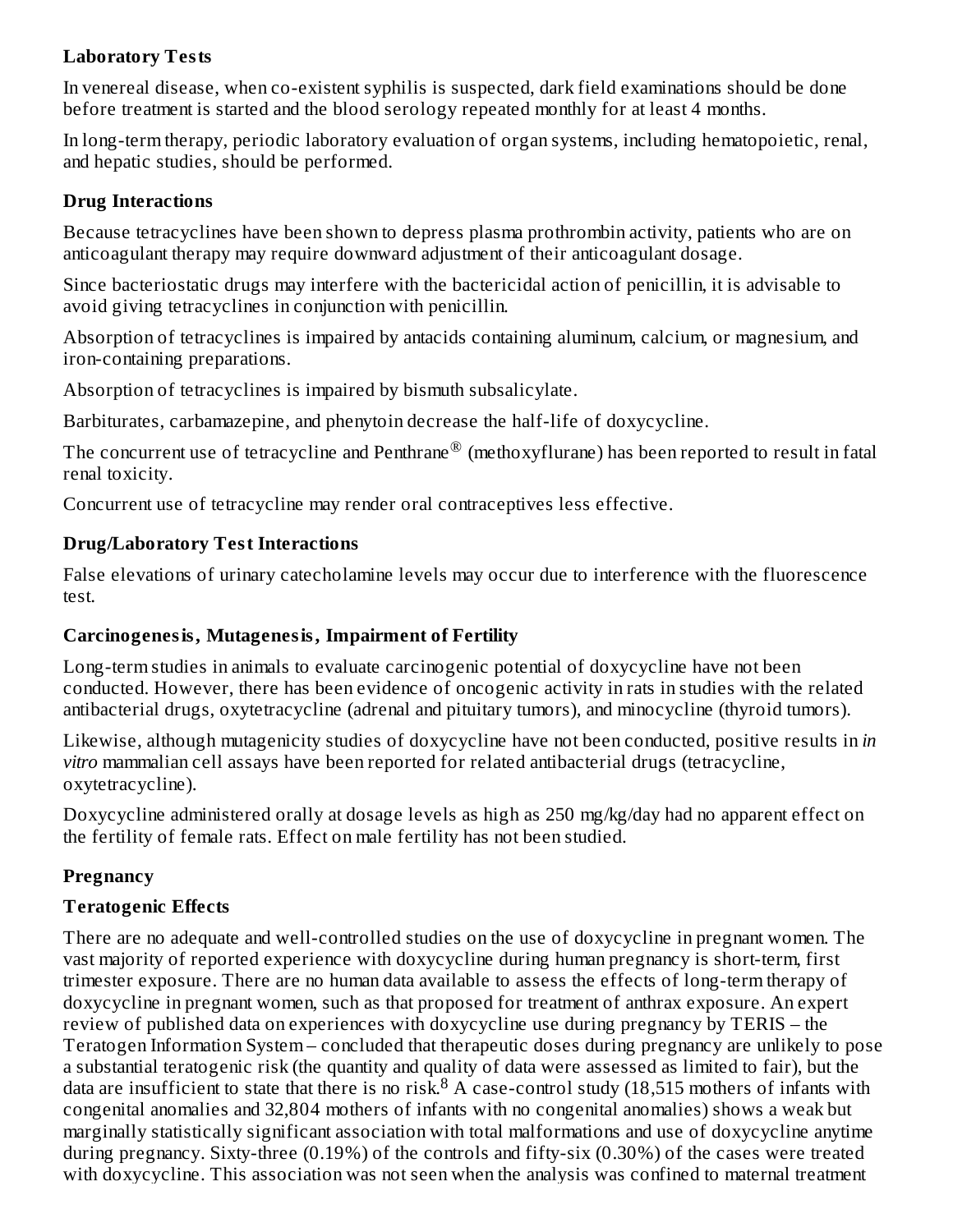during the period of organogenesis (i.e., in the second and third months of gestation) with the exception of a marginal relationship with neural tube defect based on only two exposed cases.  $9$ 

A small prospective study of 81 pregnancies describes 43 pregnant women treated for 10 days with doxycycline during early first trimester. All mothers reported their exposed infants were normal at 1 year of age. 10

### **Nonteratogenic Effects**

### See **WARNINGS.**

# **Labor and Delivery**

The effect of tetracyclines on labor and delivery is unknown.

# **Nursing Mothers**

Tetracyclines are excreted in human milk; however, the extent of absorption of tetracyclines, including doxycycline, by the breastfed infant is not known. Short-term use by lactating women is not necessarily contraindicated; however, the effects of prolonged exposure to doxycycline in breast milk are unknown.<sup>11</sup> Because of the potential for serious adverse reactions in nursing infants from doxycycline, a decision should be made whether to discontinue nursing or to discontinue the drug, taking into account the importance of the drug to the mother (See **WARNINGS**).

# **Pediatric Us e**

Because of the effects of drugs of the tetracycline-class on tooth development and growth, use doxycycline in pediatric patients 8 years of age or less only when the potential benefits are expected to outweigh the risks in severe or life-threatening conditions (e.g., anthrax, Rocky Mountain spotted fever), particularly when there are no alternative therapies (see **WARNINGS** and **DOSAGE AND ADMINISTRATION**).

# **ADVERSE REACTIONS**

Due to oral doxycycline's virtually complete absorption, side effects of the lower bowel, particularly diarrhea, have been infrequent. The following adverse reactions have been observed in patients receiving tetracyclines:

Gastrointestinal: anorexia, nausea, vomiting, diarrhea, glossitis, dysphagia, enterocolitis, and inflammatory lesions (with monilial overgrowth) in the anogenital region, and pancreatitis. Hepatotoxicity has been reported rarely. These reactions have been caused by both the oral and parenteral administration of tetracyclines. Superficial discoloration of the adult permanent dentition, reversible upon drug discontinuation and professional dental cleaning has been reported. Permanent tooth discoloration and enamel hypoplasia may occur with drugs of tetracycline class when used during tooth development (see **WARNINGS**).Rare instances of esophagitis and esophageal ulcerations have been reported in patients receiving capsule and tablet forms of the drugs in the tetracycline class. Most of these patients took medications immediately before going to bed (See **DOSAGE AND ADMINISTRATION**).

Skin: toxic epidermal necrolysis, Stevens-Johnson syndrome, erythema multiforme, maculopapular and erythematous rashes. Exfoliative dermatitis has been reported but is uncommon. Photosensitivity is discussed above (See **WARNINGS**).

Renal toxicity: Rise in BUN has been reported and is apparently dose related (See **WARNINGS**).

Immune: Hypersensitivity reactions including urticaria, angioneurotic edema, anaphylaxis, anaphylactoid purpura, serum sickness, pericarditis, exacerbation of systemic lupus erythematosus, and drug reaction with eosinophilia and systemic symptoms (DRESS).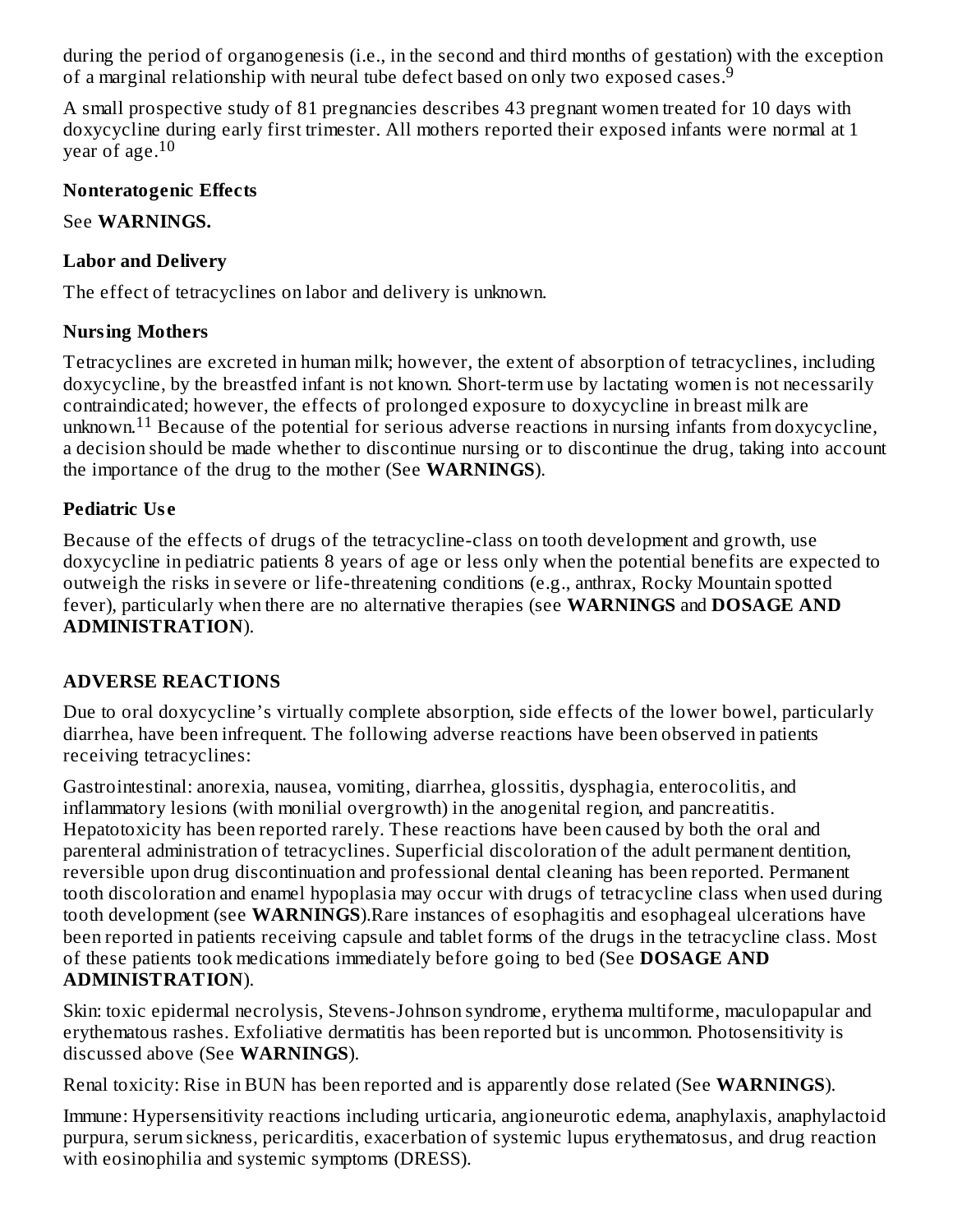Blood: Hemolytic anemia, thrombocytopenia, neutropenia, and eosinophilia have been reported.

Other: Bulging fontanels in infants and intracranial hypertension in adults (See **WARNINGS**).

When given over prolonged periods, tetracyclines have been reported to produce brown-black microscopic discoloration of the thyroid gland. No abnormalities of thyroid function studies are known to occur.

#### **To report SUSPECTED ADVERSE REACTIONS, contact West-Ward Pharmaceuticals Corp. at 1-877-233-2001, or FDA at 1-800-FDA-1088 or www.fda.gov/medwatch.**

# **OVERDOSAGE**

In case of overdosage, discontinue medication, treat symptomatically and institute supportive measures. Dialysis does not alter serum half-life and thus would not be of benefit in treating cases of overdosage.

# **DOSAGE AND ADMINISTRATION**

The usual dosage and frequency of administration of doxycycline differs from that of the other tetracyclines. Exceeding the recommended dosage may result in an increased incidence of side effects.

Adults:

The usual dose of oral doxycycline is 200 mg on the first day of treatment (administered 100 mg every 12 hours) followed by a maintenance dose of 100 mg/day. In the management of more severe infections (particularly chronic infections of the urinary tract), 100 mg every 12 hours is recommended.

### Pediatric Patients:

For all pediatric patients weighing less than 45 kg with severe or life-threatening infections (e.g., anthrax, Rocky Mountain spotted fever), the recommended dosage is 2.2 mg/kg of body weight administered every 12 hours. Children weighing 45 kg or more should receive the adult dose (see **WARNINGS** and **PRECAUTIONS**).

For pediatric patients with less severe disease (greater than 8 years of age and weighing less than 45 kg), the recommended dosage schedule is 4.4 mg/kg of body weight divided into two doses on the first day of treatment, followed by a maintenance dose of 2.2 mg/kg of body weight (given as a single daily dose or divided into twice daily doses). For pediatric patients weighing over 45 kg, the usual adult dose should be used.

The therapeutic antibacterial serum activity will usually persist for 24 hours following recommended dosage.

When used in streptococcal infections, therapy should be continued for 10 days.

Administration of adequate amounts of fluid along with capsule and tablet forms of drugs in the tetracycline class is recommended to wash down the drugs and reduce the risk of esophageal irritation and ulceration (See **ADVERSE REACTIONS**).

If gastric irritation occurs, it is recommended that doxycycline be given with food or milk. The absorption of doxycycline is not markedly influenced by simultaneous ingestion of food or milk.

Studies to date have indicated that administration of doxycycline at the usual recommended doses does not lead to excessive accumulation of doxycycline in patients with renal impairment.

Uncomplicated gonococcal infections in adults (except anorectal infections in men): 100 mg, by mouth, twice a day for 7 days. As an alternate single visit dose, administer 300 mg stat followed in one hour by a second 300 mg dose. The dose may be administered with food, including milk or carbonated beverage, as required.

Uncomplicated urethral, endocervical, or rectal infection in adults caused by *Chlamydia trachomatis*: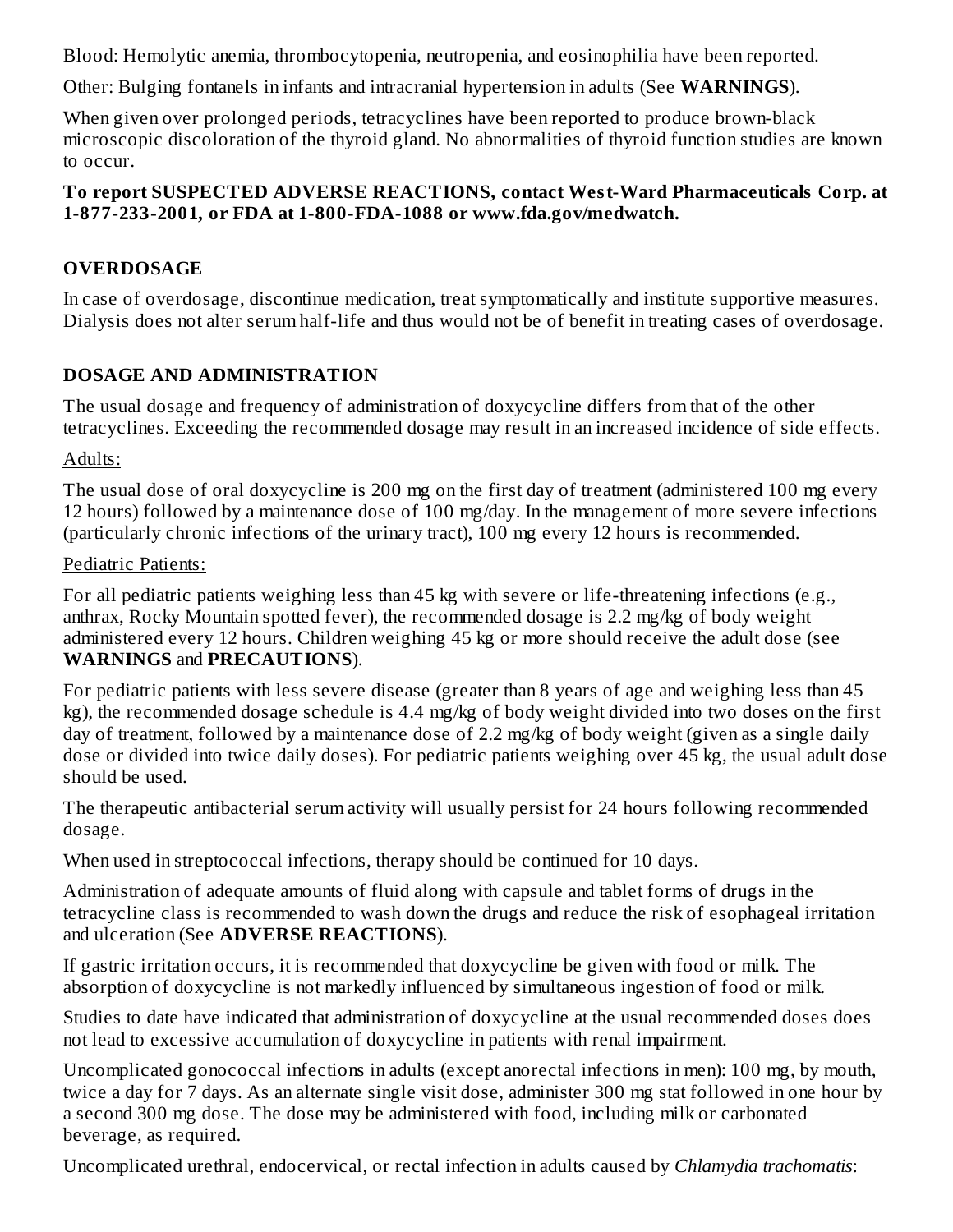100 mg, by mouth, twice a day for 7 days.

Nongonococcal urethritis (NGU) caused by *C. trachomatis* or *U. urealyticum*: 100 mg, by mouth, twice a day for 7 days.

Syphilis - early: Patients who are allergic to penicillin should be treated with doxycycline 100 mg, by mouth, twice a day for 2 weeks.

Syphilis of more than one year's duration: Patients who are allergic to penicillin should be treated with doxycycline 100 mg, by mouth, twice a day for 4 weeks.

Acute epididymo-orchitis caused by *N. gonorrhoeae*: 100 mg, by mouth, twice a day for at least 10 days.

Acute epididymo-orchitis caused by *C. trachomatis*: 100 mg, by mouth, twice a day for at least 10 days.

For prophylaxis of malaria: For adults, the recommended dose is 100 mg daily. For children over 8 years of age, the recommended dose is 2 mg/kg given once daily up to the adult dose. Prophylaxis should begin 1 to 2 days before travel to the malarious area. Prophylaxis should be continued daily during travel in the malarious area and for 4 weeks after the traveler leaves the malarious area.

Inhalational anthrax (post-exposure):

ADULTS: 100 mg of doxycycline, by mouth, twice a day for 60 days.

CHILDREN: weighing less than 45 kg; 2.2 mg/kg of body weight by mouth, twice a day for 60 days. Children weighing 45 kg or more should receive the adult dose.

### **HOW SUPPLIED**

Doxycycline Hyclate Capsules, USP equivalent to 50 mg doxycycline: No. 2 Blue/White Opaque Hard Gelatin Capsule Printed "West-ward 3141" in Black Ink.

| Bottles of 50 capsules  | NDC 0143-3141-50 |
|-------------------------|------------------|
| Bottles of 500 capsules | NDC 0143-3141-05 |

Doxycycline Hyclate Capsules, USP equivalent to 100 mg doxycycline: No. 0 Blue/Blue Opaque Hard Gelatin Capsule Printed "West-ward 3142" in Black Ink.

| Bottles of 50 capsules  | NDC 0143-3142-50 |
|-------------------------|------------------|
| Bottles of 500 capsules | NDC 0143-3142-05 |

Store at 20° to 25°C (68° to 77°F) [See USP Controlled Room Temperature]. Protect from light and moisture.

Dispense in a tight, light-resistant container as defined in the USP using a child-resistant closure.

# **ANIMAL PHARMACOLOGY AND ANIMAL TOXICOLOGY**

Hyperpigmentation of the thyroid has been produced by members of the tetracycline class in the following species: in rats by oxytetracycline, doxycycline, tetracycline PO $_{4}$  and methacycline; in minipigs by doxycycline, minocycline, tetracycline  $\rm PO_4$ , and methacycline; in dogs by doxycycline and minocycline; in monkeys by minocycline.

Minocycline, tetracycline  $\rm PO_4$ , methacycline, doxycycline, tetracycline base, oxytetracycline HCl, and tetracycline HCl were goitrogenic in rats fed a low iodine diet. This goitrogenic effect was accompanied by high radioactive iodine uptake. Administration of minocycline also produced a large goiter with high radioiodine uptake in rats fed a relatively high iodine diet.

Treatment of various animal species with this class of drugs has also resulted in the induction of thyroid hyperplasia in the following: in rats and dogs (minocycline); in chickens (chlortetracycline); and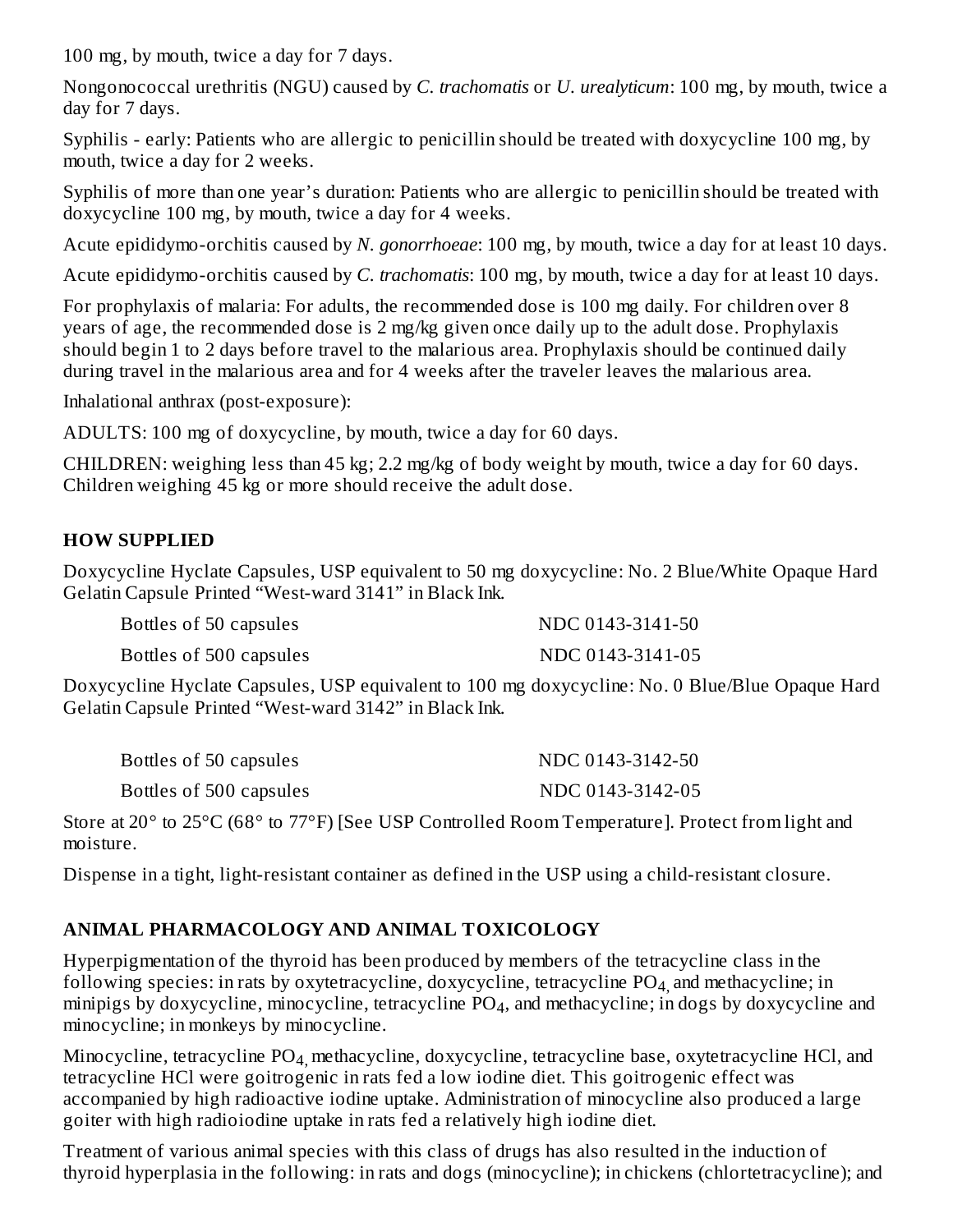in rats and mice (oxytetracycline). Adrenal gland hyperplasia has been observed in goats and rats treated with oxytetracycline.

# **REFERENCES**

- 1. Clinical and Laboratory Standards Institute (CLSI). *Performance Standards for Antimicrobial Susceptibility Testing; Twenty-Sixth Informational Supplement*, CLSI document M100-S26 [2016]. Clinical and Laboratory Standards Institute, 950 West Valley Road, Suite 2500, Wayne, Pennsylvania 19087, USA.
- 2. Clinical and Laboratory Standards Institute (CLSI). *Methods for Dilution Antimicrobial Susceptibility Tests for Bacteria that Grow Aerobically; Approved Standard – Tenth Edition*. CLSI document M07- A10 [2015]. Clinical and Laboratory Standards Institute, 950 West Valley Road, Suite 2500, Wayne, Pennsylvania 19087, USA.
- 3. Clinical and Laboratory Standards Institute (CLSI). *Performance Standards for Antimicrobial Disk Diffusion Susceptibility Tests; Approved Standard – Twelfth Edition.* CLSI document M02-A12 [2015]. Clinical and Laboratory Standards Institute, 950 West Valley Road, Suite 2500, Wayne, Pennsylvania 19087, USA.
- 4. Clinical and Laboratory Standards Institute (CLSI). *Methods for Antimicrobial Dilution and Disk Susceptibility Testing of Infrequently Isolated or Fastidious Bacteria; Approved Guideline – Third Edition.* CLSI document M45-A3 [2015]. Clinical and Laboratory Standards Institute, 950 West Valley Road, Suite 2500, Wayne, Pennsylvania 19087, USA.
- 5. Clinical and Laboratory Standards Institute (CLSI). *Methods for Antimicrobial Susceptibility Testing of Anaerobic Bacteria; Approved Standard - Eighth Edition*. CLSI document M11-A8 [2012]. Clinical and Laboratory Standards Institute, 950 West Valley Road, Suite 2500, Wayne, Pennsylvania 19087, USA.
- 6. Clinical and Laboratory Standards Institute. *Susceptibility Testing of Mycobacteria, Nocardiae, and Other Aerobic Actinomycetes; Approved Standard—Second Edition.* CLSI document M24-A2 [2011]. Clinical and Laboratory Standards Institute, 950 West Valley Road, Suite 2500, Wayne, Pennsylvania 19087, USA.
- 7. Clinical and Laboratory Standards Institute. *Methods for Antimicrobial Susceptibility Testing for Human Mycoplasmas; Approved Guideline.* CLSI document M43-A [2011]. Clinical and Laboratory Standards Institute, 950 West Valley Road, Suite 2500, Wayne, Pennsylvania 19087, USA.
- 8. Friedman JM and Polifka JE. *Teratogenic Effects of Drugs. A Resource for Clinicians (TERIS).* Baltimore, MD: The Johns Hopkins University Press, 2000: 149–195.
- 9. Cziezel AE and Rockenbauer M. Teratogenic study of doxycycline. Obstet Gynecol 1997; 89: 524– 528.
- 10. Horne HW Jr and Kundsin RB. The role of mycoplasma among 81 consecutive pregnancies: a prospective study. Int J Fertil 1980; 25: 315–317.
- 11. Hale T. *Medications and Mothers Milk*. 9th edition. Amarillo, TX: Pharmasoft Publishing, 2000: 225–226.

Manufactured by:

# **West-Ward Pharmaceuticals Corp.**

Eatontown, NJ 07724 USA

Revised August 2017

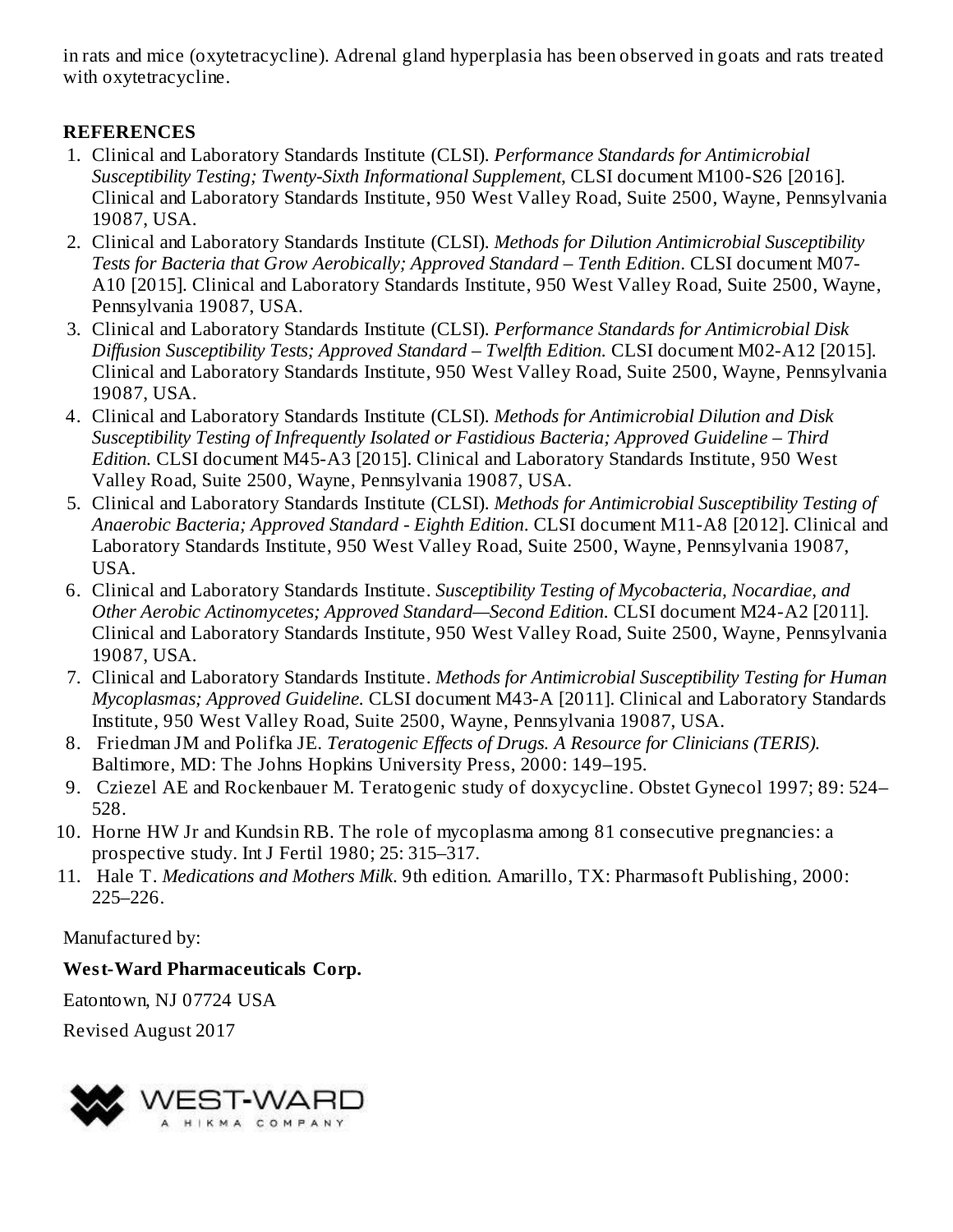### **PRINCIPAL DISPLAY PANEL**

NDC 0143-3141-50 Doxycycline Hyclate Capsules, USP 50 mg 50 Capsules Rx Only



#### **PRINCIPAL DISPLAY PANEL**

NDC 0143-3142-50 Doxycycline Hyclate Capsules, USP 100 mg 50 Capsules Rx Only



### **DOXYCYCLINE HYCLATE**

doxycycline hyclate capsule, gelatin coated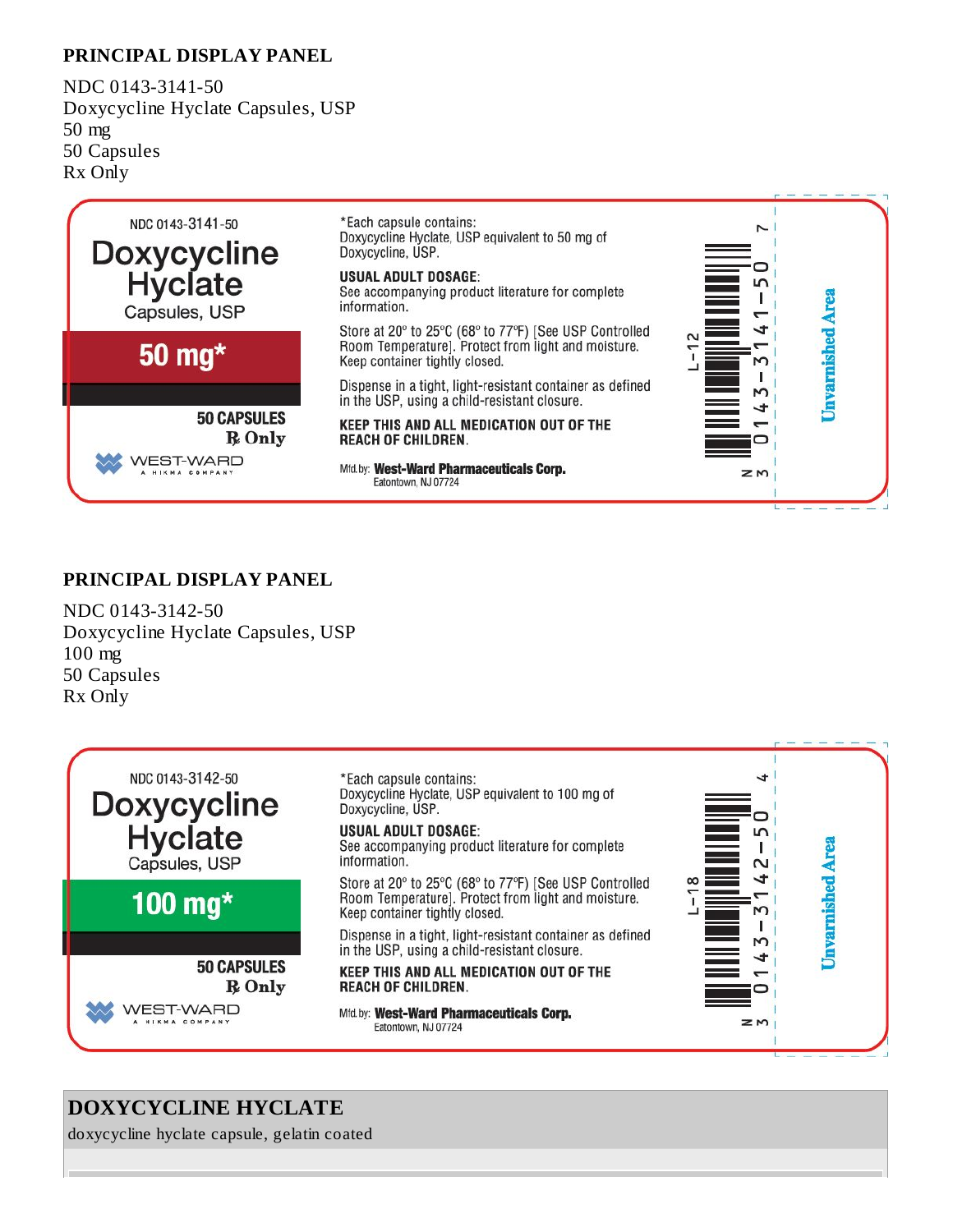|                                                 | <b>Product Information</b>                                                  |                                             |                                                                  |              |                    |                                        |                          |               |                      |
|-------------------------------------------------|-----------------------------------------------------------------------------|---------------------------------------------|------------------------------------------------------------------|--------------|--------------------|----------------------------------------|--------------------------|---------------|----------------------|
|                                                 |                                                                             |                                             | HUMAN PRESCRIPTION DRUG                                          |              |                    |                                        |                          | NDC:0143-3142 |                      |
|                                                 | Product Type                                                                |                                             |                                                                  |              | Item Code (Source) |                                        |                          |               |                      |
|                                                 | <b>Route of Administration</b>                                              |                                             | ORAL                                                             |              |                    |                                        |                          |               |                      |
|                                                 |                                                                             |                                             |                                                                  |              |                    |                                        |                          |               |                      |
|                                                 |                                                                             |                                             |                                                                  |              |                    |                                        |                          |               |                      |
|                                                 |                                                                             | <b>Active Ingredient/Active Moiety</b>      |                                                                  |              |                    |                                        |                          |               |                      |
|                                                 |                                                                             |                                             | <b>Ingredient Name</b>                                           |              |                    |                                        | <b>Basis of Strength</b> |               | Strength             |
|                                                 | UNII:334895S862)                                                            |                                             | DOXYCYCLINE HYCLATE (UNII: 19 XTS3T51U) (DOXYCYCLINE ANHYDROUS - |              |                    | <b>DOXYCYCLINE</b><br><b>ANHYDROUS</b> |                          |               | $100$ mg             |
|                                                 |                                                                             |                                             |                                                                  |              |                    |                                        |                          |               |                      |
|                                                 |                                                                             |                                             |                                                                  |              |                    |                                        |                          |               |                      |
|                                                 | <b>Inactive Ingredients</b>                                                 |                                             |                                                                  |              |                    |                                        |                          |               |                      |
|                                                 |                                                                             |                                             | <b>Ingredient Name</b>                                           |              |                    |                                        |                          |               | Strength             |
|                                                 |                                                                             | LACTOSE MONOHYDRATE (UNII: EWQ57Q8I5X)      |                                                                  |              |                    |                                        |                          |               |                      |
|                                                 |                                                                             |                                             | CELLULOSE, MICRO CRYSTALLINE (UNII: OP1R32D61U)                  |              |                    |                                        |                          |               |                      |
|                                                 |                                                                             | MAGNESIUM STEARATE (UNII: 70097M6I30)       |                                                                  |              |                    |                                        |                          |               |                      |
|                                                 | GELATIN (UNII: 2G86QN327L)                                                  |                                             |                                                                  |              |                    |                                        |                          |               |                      |
|                                                 |                                                                             |                                             | DIACETYLATED MONOGLYCERIDES (UNII: 5Z17386USF)                   |              |                    |                                        |                          |               |                      |
|                                                 |                                                                             |                                             |                                                                  |              |                    |                                        |                          |               |                      |
|                                                 | ACETIC ACID (UNII: Q40Q9N063P)<br>SO DIUM LAURYL SULFATE (UNII: 368GB5141J) |                                             |                                                                  |              |                    |                                        |                          |               |                      |
|                                                 |                                                                             | <b>SILICON DIO XIDE (UNII: ETJ7Z6 XBU4)</b> |                                                                  |              |                    |                                        |                          |               |                      |
|                                                 |                                                                             | <b>TITANIUM DIO XIDE</b> (UNII: 15FIX9V2JP) |                                                                  |              |                    |                                        |                          |               |                      |
|                                                 |                                                                             | FERROSOFERRIC OXIDE (UNII: XM0 M87F357)     |                                                                  |              |                    |                                        |                          |               |                      |
|                                                 |                                                                             | <b>BUTYL ALCOHOL</b> (UNII: 8PJ61P6TS3)     |                                                                  |              |                    |                                        |                          |               |                      |
|                                                 |                                                                             | <b>PROPYLENE GLYCOL</b> (UNII: 6DC9Q167V3)  |                                                                  |              |                    |                                        |                          |               |                      |
|                                                 | ALCOHOL (UNII: 3K9958V90M)                                                  |                                             |                                                                  |              |                    |                                        |                          |               |                      |
| FD&C BLUE NO. 2 (UNII: L06K8R7DQK)              |                                                                             |                                             |                                                                  |              |                    |                                        |                          |               |                      |
|                                                 |                                                                             | FD&C RED NO. 40 (UNII: WZB9127XOA)          |                                                                  |              |                    |                                        |                          |               |                      |
|                                                 |                                                                             | FD&C BLUE NO. 1 (UNII: H3R47K3TBD)          |                                                                  |              |                    |                                        |                          |               |                      |
|                                                 |                                                                             | D&C YELLOW NO. 10 (UNII: 35SW5USQ3G)        |                                                                  |              |                    |                                        |                          |               |                      |
|                                                 |                                                                             |                                             |                                                                  |              |                    |                                        |                          |               |                      |
|                                                 |                                                                             |                                             |                                                                  |              |                    |                                        |                          |               |                      |
|                                                 | <b>Product Characteristics</b>                                              |                                             |                                                                  |              |                    |                                        |                          |               |                      |
|                                                 | Color                                                                       | BLUE (Blue/Blue Opaque)                     |                                                                  | <b>Score</b> |                    |                                        | no score                 |               |                      |
|                                                 | <b>Shape</b>                                                                | CAPSULE (CAPSULE)                           |                                                                  | Size         |                    |                                        | 21mm                     |               |                      |
| Flavor<br>West;ward;3142<br><b>Imprint Code</b> |                                                                             |                                             |                                                                  |              |                    |                                        |                          |               |                      |
|                                                 | <b>Contains</b>                                                             |                                             |                                                                  |              |                    |                                        |                          |               |                      |
|                                                 |                                                                             |                                             |                                                                  |              |                    |                                        |                          |               |                      |
|                                                 |                                                                             |                                             |                                                                  |              |                    |                                        |                          |               |                      |
|                                                 | Packaging                                                                   |                                             |                                                                  |              |                    |                                        |                          |               |                      |
| $\#$                                            | <b>Item Code</b>                                                            |                                             | <b>Package Description</b>                                       |              |                    | <b>Marketing Start</b>                 |                          |               | <b>Marketing End</b> |
|                                                 |                                                                             |                                             |                                                                  |              |                    | Date                                   |                          |               | <b>Date</b>          |
| $\mathbf{1}$                                    | NDC:0143-3142-<br>50                                                        | Product                                     | 50 in 1 BOTTLE, PLASTIC; Type 0: Not a Combination               |              | 05/07/1984         |                                        |                          |               |                      |
| $\overline{2}$                                  | NDC:0143-3142-<br>05                                                        | Product                                     | 500 in 1 BOTTLE, PLASTIC; Type 0: Not a Combination              |              | 05/07/1984         |                                        |                          |               |                      |
|                                                 |                                                                             |                                             |                                                                  |              |                    |                                        |                          |               |                      |
|                                                 |                                                                             |                                             |                                                                  |              |                    |                                        |                          |               |                      |
|                                                 | <b>Marketing Information</b>                                                |                                             |                                                                  |              |                    |                                        |                          |               |                      |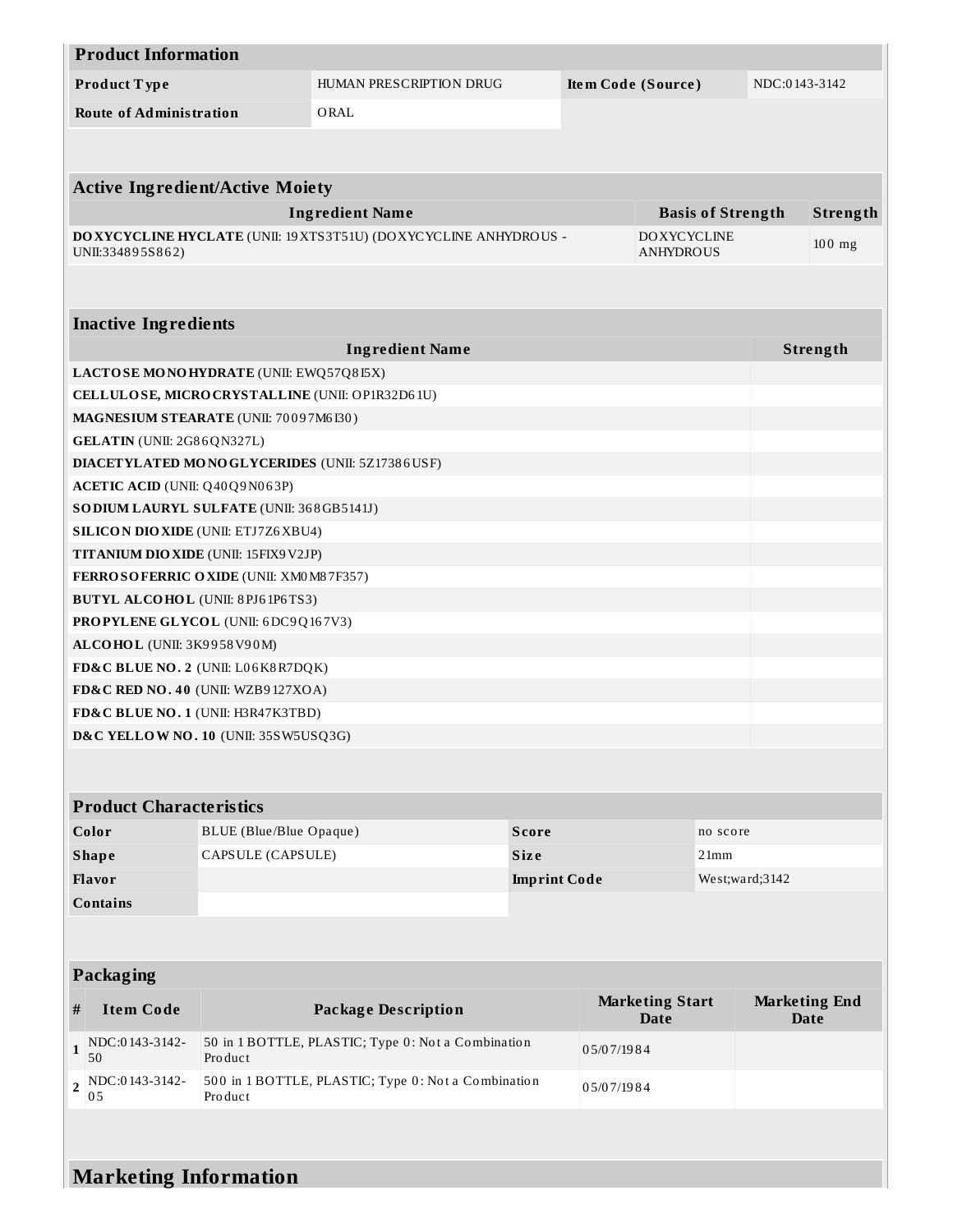| <b>Marketing Category</b> | <b>Application Number or Monograph Citation</b> | Marketing Start Date | <b>Marketing End Date</b> |
|---------------------------|-------------------------------------------------|----------------------|---------------------------|
| ANDA                      | ANDA062396                                      | 05/07/1984           |                           |

| <b>DOXYCYCLINE HYCLATE</b>                  |                          |                                                                  |                     |                    |                          |               |
|---------------------------------------------|--------------------------|------------------------------------------------------------------|---------------------|--------------------|--------------------------|---------------|
| doxycycline hyclate capsule, gelatin coated |                          |                                                                  |                     |                    |                          |               |
|                                             |                          |                                                                  |                     |                    |                          |               |
| <b>Product Information</b>                  |                          |                                                                  |                     |                    |                          |               |
| Product Type                                |                          | HUMAN PRESCRIPTION DRUG                                          |                     | Item Code (Source) |                          | NDC:0143-3141 |
| <b>Route of Administration</b>              |                          | ORAL                                                             |                     |                    |                          |               |
|                                             |                          |                                                                  |                     |                    |                          |               |
|                                             |                          |                                                                  |                     |                    |                          |               |
| <b>Active Ingredient/Active Moiety</b>      |                          |                                                                  |                     |                    |                          |               |
|                                             |                          | <b>Ingredient Name</b>                                           |                     |                    | <b>Basis of Strength</b> | Strength      |
|                                             |                          | DOXYCYCLINE HYCLATE (UNII: 19 XTS3T51U) (DOXYCYCLINE ANHYDROUS - |                     | <b>DOXYCYCLINE</b> |                          |               |
| UNI:334895S862)                             |                          |                                                                  |                     | <b>ANHYDROUS</b>   |                          | 50 mg         |
|                                             |                          |                                                                  |                     |                    |                          |               |
|                                             |                          |                                                                  |                     |                    |                          |               |
| <b>Inactive Ingredients</b>                 |                          |                                                                  |                     |                    |                          |               |
|                                             |                          | <b>Ingredient Name</b>                                           |                     |                    |                          | Strength      |
| LACTOSE MONOHYDRATE (UNII: EWQ57Q8I5X)      |                          |                                                                  |                     |                    |                          |               |
|                                             |                          | CELLULOSE, MICRO CRYSTALLINE (UNII: OP1R32D61U)                  |                     |                    |                          |               |
| MAGNESIUM STEARATE (UNII: 70097M6I30)       |                          |                                                                  |                     |                    |                          |               |
| GELATIN (UNII: 2G86QN327L)                  |                          |                                                                  |                     |                    |                          |               |
|                                             |                          | DIACETYLATED MONOGLYCERIDES (UNII: 5Z17386USF)                   |                     |                    |                          |               |
| ACETIC ACID (UNII: Q40Q9N063P)              |                          |                                                                  |                     |                    |                          |               |
| SODIUM LAURYL SULFATE (UNII: 368GB5141J)    |                          |                                                                  |                     |                    |                          |               |
| <b>SILICON DIO XIDE (UNII: ETJ7Z6 XBU4)</b> |                          |                                                                  |                     |                    |                          |               |
| TITANIUM DIO XIDE (UNII: 15FIX9V2JP)        |                          |                                                                  |                     |                    |                          |               |
| FERROSOFERRIC OXIDE (UNII: XM0 M8 7F357)    |                          |                                                                  |                     |                    |                          |               |
| <b>BUTYL ALCOHOL</b> (UNII: 8PJ61P6TS3)     |                          |                                                                  |                     |                    |                          |               |
| <b>PROPYLENE GLYCOL (UNII: 6DC9Q167V3)</b>  |                          |                                                                  |                     |                    |                          |               |
| ALCOHOL (UNII: 3K9958V90M)                  |                          |                                                                  |                     |                    |                          |               |
| FD&C BLUE NO. 2 (UNII: L06K8R7DQK)          |                          |                                                                  |                     |                    |                          |               |
| FD&C RED NO. 40 (UNII: WZB9127XOA)          |                          |                                                                  |                     |                    |                          |               |
| FD&C BLUE NO. 1 (UNII: H3R47K3TBD)          |                          |                                                                  |                     |                    |                          |               |
| D&C YELLOW NO. 10 (UNII: 35SW5USQ3G)        |                          |                                                                  |                     |                    |                          |               |
|                                             |                          |                                                                  |                     |                    |                          |               |
| <b>Product Characteristics</b>              |                          |                                                                  |                     |                    |                          |               |
| Color                                       | BLUE (Blue/White Opaque) |                                                                  | <b>Score</b>        |                    | no score                 |               |
|                                             | <b>CAPSULE</b>           |                                                                  | <b>Size</b>         | $18 \,\mathrm{mm}$ |                          |               |
| <b>Shape</b><br>Flavor                      |                          |                                                                  | <b>Imprint Code</b> |                    | West;ward;3141           |               |
| <b>Contains</b>                             |                          |                                                                  |                     |                    |                          |               |
|                                             |                          |                                                                  |                     |                    |                          |               |
|                                             |                          |                                                                  |                     |                    |                          |               |
| Packaging                                   |                          |                                                                  |                     |                    |                          |               |
|                                             |                          |                                                                  |                     |                    |                          |               |